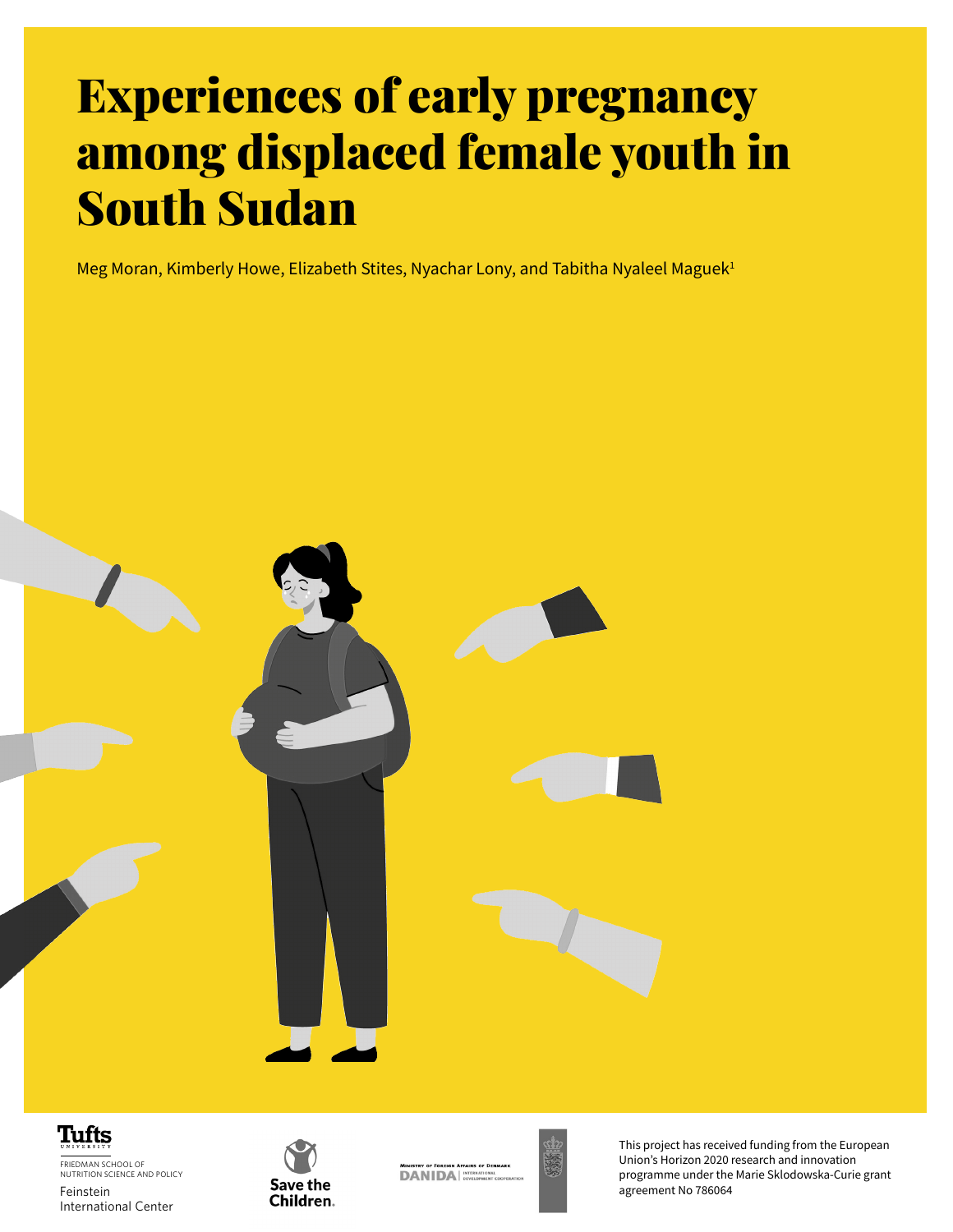Overview Globally, one in five girls marry under the age of

18.<sup>2</sup> However, rates of early marriage are believed to *increase* during conflict and humanitarian crises.<sup>3</sup> Early marriage may have devastating consequences for the child bride, including higher rates of child and maternal mortality, poor physical and mental health outcomes, loss of access to education, and increased exposure to violence and poverty.<sup>4</sup> While the problem is clear, the solution is less so. One barrier is the lack of empirical knowledge on early marriage in conflict settings. Research conducted to date is very limited; what does exist arises mostly from development settings, is anecdotal, or is based on one-time assessments.5 Moreover, girls who are already married, married as children and then divorced or were widowed, or are living with disabilities are rarely included in studies on early marriage. To address some of these gaps, Save the Children Denmark and the Feinstein International Center (FIC) of the Friedman School of Nutrition Science and Policy at Tufts University created the Leave No One Behind (LNOB) research project in 2019 to study female youth and early marriage in displacement and conflict settings.

The LNOB project is currently conducting research in South Sudan and the Kurdistan Region of Iraq

(KRI). South Sudan has experienced multiple decades of conflict, ongoing political insecurity, extreme environmental events, and regular economic crises, which has left more than twothirds of the population in need of humanitarian assistance.6 Approximately 2.3 million South Sudanese have become refugees in neighboring countries. An estimated 2 million more South Sudanese are internally displaced persons (IDPs), with humanitarian conditions reportedly worsening as of early 2022.<sup>7</sup> As of 2020, South Sudan's rate of child marriage was higher than the Sub-Saharan Africa average, with 52% of girls estimated to be married before the age of 18.<sup>8</sup>

The KRI has hosted Syrian refugees since the Syrian civil war began in 2011, with approximately 253,000 Syrian refugees and asylum seekers in the territory by early 2022.<sup>9</sup> The KRI also hosts about 600,000 IDPs, predominantly those from the Yazidi minority group, seeking refuge from internal conflicts, including the 2014 ISIS occupation of Sinjar and Mosul and subsequent military interventions.<sup>10</sup> Many of IDPs these populations live in substandard housing, are unable to access social safety nets, and have little opportunity to achieve durable solutions.<sup>11</sup> Rates of early marriage are lower within the KRI than in South Sudan, but these averages mask differences

<sup>1</sup> The research team firstly acknowledges the respondents for this study who discussed their lives, stories, and aspirations, often over many conversations. We greatly appreciate funding from Tufts University, Save the Children Denmark, DANIDA, and the European Union's Horizon 2020 Research and Innovation Programme under the Marie Sklodowska-Curie grant agreement No 786064 that made this work possible. We acknowledge the many colleagues at Save the Children Denmark, Save the Children South Sudan, Save the Children Iraq, and Tufts University who provided support to the team and the research. We thank George Neville for his research support, and graduate research assistants Gabriela Cipolla and Julie Salloum for their assistance with literature reviews. We are grateful to Ruby Gardner for her time, perspective and engagement in the analysis process.

<sup>2</sup> UNICEF, "Child Marriage," October 2021, https://data.unicef.org/topic/child-protection/child-marriage/.

<sup>3</sup> UNICEF, "A Study on Early Marriage in Jordan 2014" (UNICEF Jordan Country Office, 2014); Jennifer Schlecht, Elizabeth Rowley, and Juliet Babirye, "Early Relationships and Marriage in Conflict and Post-Conflict Settings: Vulnerability of Youth in Uganda," *Reproductive Health Matters* 21, no. 41 (2013): 234–42; UNICEF, "Falling through the Cracks; The Children of Yemen," 2016; Girls Not Brides, "Child Marriage in Humanitarian Contexts," Thematic Brief, August 2020.

<sup>4</sup> UNFPA and UNICEF, "Addressing Child Marriage in Humanitarian Settings," February 2021; E El Arab and M. Sagbakken, "Child Marriage of Female Syrian Refugees in Jordan and Lebanon: A Literature Review," Global Health Action 12 (2019): 1-12; Yvette Efevbera et al., "Girl Child Marriage, Socioeconomic Status, and Undernutrition: Evidence from 35 Countries in Sub-Saharan Africa," *BMC Medicine* 17, no. 55 (2019); Save the Children, "Too Young to Wed: The Growing Problem of Child Marriage among Syrian Girls in Jordan," 2014; World Bank Group, "Voice and Agency: Empowering Women and Girls for Shared Prosperity," 2014. 5 Dyan Mazurana and Anastasia Marshak, "Addressing Data Gaps on Child, Early and Forced Marriage in Humanitarian Settings" (Save the Children and Tufts University, December 2019).

<sup>6</sup> United Nations Office for the Coordination of Humanitarian Affairs (OCHA), "South Sudan: Humanitarian Snapshot," February 2022, https://reliefweb.int/sites/ reliefweb.int/files/resources/south\_sudan\_humanitarian\_snapshot\_february\_0.pdf.

<sup>7</sup> United Nations Office for the Coordination of Humanitarian Affairs (OCHA).

<sup>8</sup> UNICEF, "Some Things Are Not Fit for Children-- Marriage Is One of Them," Press Release, October 2020, https://www.unicef.org/southsudan/press-releases/somethings-are-not-fit-for-children.

<sup>9</sup> UNHCR, "UNHCR Syria and Iraq Situations: 2022 Response Overview," 2022, https://reporting.unhcr.org/document/1799.

<sup>10</sup> United Nations Office for the Coordination of Humanitarian Affairs (OHCA), "Iraq: Humanitarian Dashboard for KRI (January to December 2019)," 2020, [https://](https://reliefweb.int/sites/reliefweb.int/files/resources/iraq_humanitarian_dashboard_2019_summary_for_kri.pdf.) [reliefweb.int/sites/reliefweb.int/files/resources/iraq\\_humanitarian\\_dashboard\\_2019\\_summary\\_for\\_kri.pdf.](https://reliefweb.int/sites/reliefweb.int/files/resources/iraq_humanitarian_dashboard_2019_summary_for_kri.pdf.)

<sup>&</sup>lt;sup>11</sup> United Nations Office for the Coordination of Humanitarian Affairs (OHCA).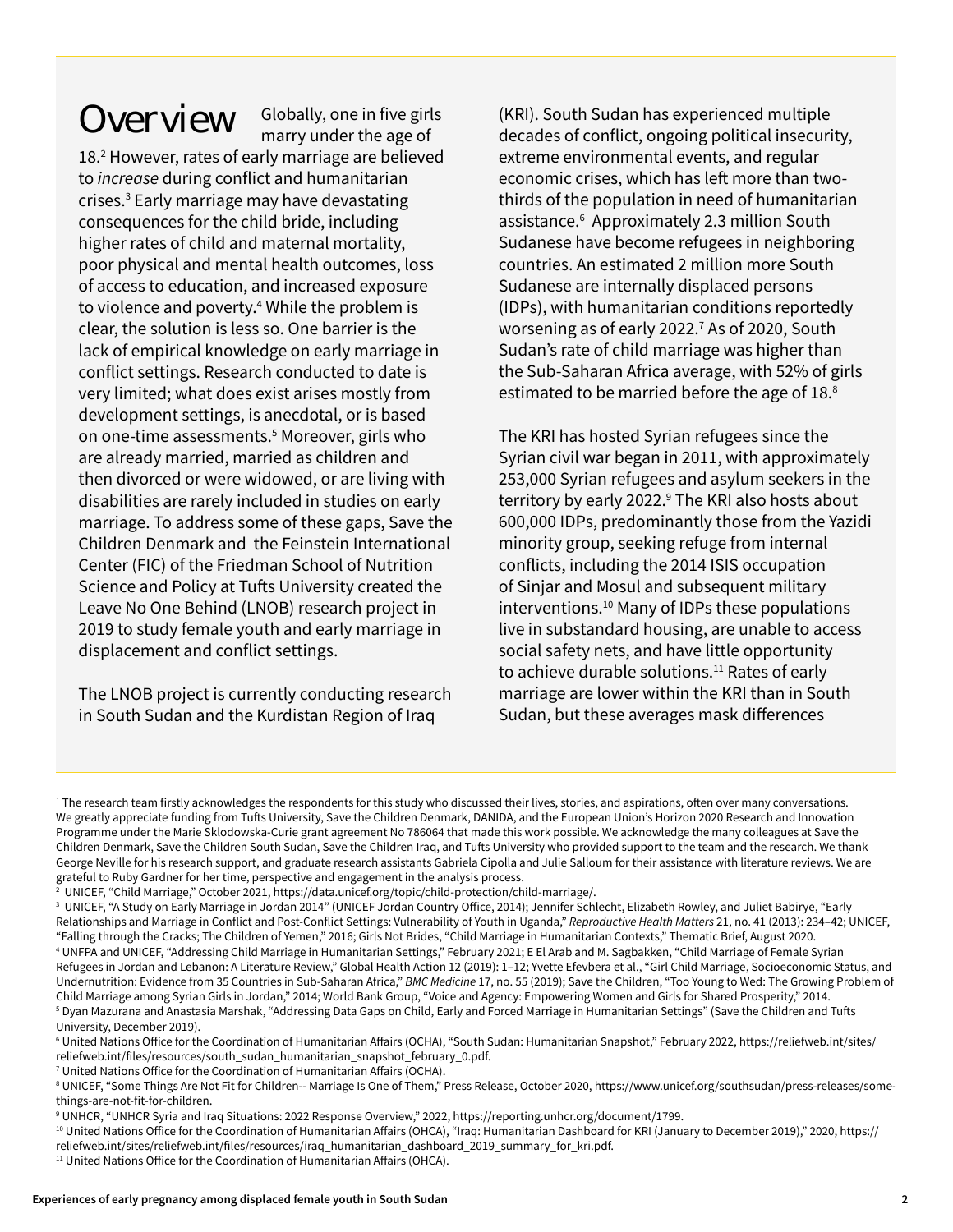in early marriage rates among refugees, hosts, and IDPs. In a representative study conducted by the Women's Refugee Commission, IDPs showed the highest rate of early marriage among the three groups, with 13% of those currently aged 20–24 having married as minors.<sup>12</sup> This study also showed a potential increase in the rates of early marriage for refugees after displacement.<sup>13</sup>

### The Project

This briefing paper<br>is one in a series of

outputs arising from the LNOB research.<sup>14</sup> LNOB relies on longitudinal, participatory research methodologies to understand the wide range of experiences, difficulties, opportunities, and constraints faced by female youth who have been displaced by or have experienced conflict. While the project's focus is holistic and multisectoral, particular attention is paid to the practice and experience of early marriage. The project examines multiple displaced and conflict-affected populations. These include internally displaced South Sudanese living in formal and informal camps, and Syrian refugees and displaced Yazidi and Arab Iraqis located in camp and non-camp settings in the KRI. Four local researchers from affected communities (two from each case country) were central to the design of the study, participant interviews, and analysis of data.

LNOB's main source of data comes from a cohort of female youth, predominantly between the ages of 14 and 23, $15$  who were regularly interviewed in 2020 and 2021 using surveys, semi-structured interviews, and participatory methods that include drawings and photographs. Members of the cohort are unmarried, married as minors, divorced, or widowed. The cohort also includes female youth who became pregnant under the age 18, and female youth living with physical, emotional, or intellectual disabilities, regardless of marital status. Family members of participants were interviewed when possible. LNOB also interviewed key informants, which included representatives from government entities, the United Nations, international and local non-governmental organizations (NGOs), camp managers, teachers, health workers, and community and religious leaders. At the time of this brief (April 2022), 600 interviews have been conducted. One hundred and thirty-nine female youth have been interviewed as part of the cohort. Each participant was interviewed an average of four times (range: 1–13 interviews). In addition, 87 key informants were interviewed, as well as 17 family members of female youth. LNOB is currently seeking funding to continue following the cohort into the future and to expand the number of country cases, methodologies, and sample size.

14 See additional briefing papers on the project website: https://fic.tufts/edu/research-item/child-marriage-in-humanitarian-settings/

<sup>&</sup>lt;sup>12</sup> K Hunnerson et al., "Child Marriage in Humanitarian Settings in the Arab States Region: Study Results from Djibouti, Egypt, Kurdistan Region of Iraq and Yemen" (Women's Refugee Commission, 2020). For this same age group the rates of early marriage were 3.4% for Syrian refugees and 4% for the host community. However, for girls aged 10-19 at the time of the study, 1 in 8 IDPs were married and 1 in 10 host and refugee communities were married. <sup>13</sup> Hunnerson et al.

<sup>&</sup>lt;sup>15</sup> The sample also includes a subset of participants over the age of 23 because they represented an interesting set of characteristics such as: widows with teenage daughters who married as children; unmarried women above the "typical marriage age."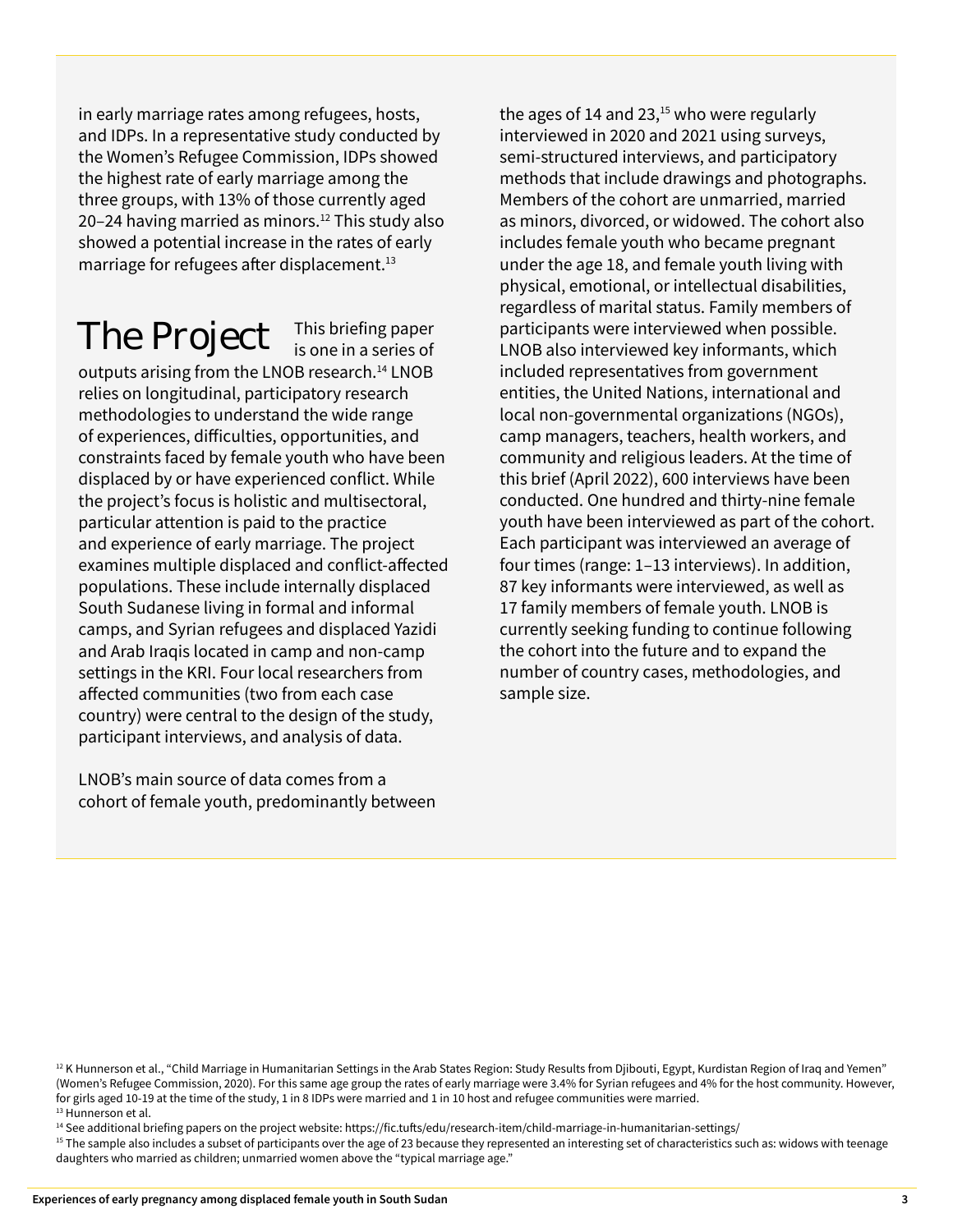## Introduction

According to UNICEF data from South Sudan in 2020, about one-third of all girls in South Sudan become pregnant before turning 15.16 The South Sudan Ministry of Gender, Child and Social Welfare reports that the risks of sexual abuse, child marriage, and early pregnancy for girls have increased in the last few years given school closures, more time spent at home, and increased stress due to COVID-19.<sup>17</sup>

Key informants from UN agencies, nongovernmental organizations (NGOs), and camp management interviewed for this study overwhelmingly agree with these observations. While most acknowledge that the prevalence of early pregnancy was high even before the conflict, they have observed the growing prevalence of early pregnancy due to displacement and the impacts of COVID-19 restrictions. Key informants commonly observed female youth aged 14, 15, and 16 getting pregnant; just over half of these pregnancies were believed to lead to early marriages. Analysis of the data for this study shows that from the cohort of female youth in South Sudan ( $n = 49$ ), the average age of pregnancy was 15.9 years of age, and just under half of the participants were pregnant out of wedlock  $(n = 23)$ .

The following thematic brief takes as a point of departure in unpacking these observations and experiences an in-depth exploration into the attitudes, knowledge, and impact of early pregnancy on female youths' lives in three displacement settings in South Sudan: Juba Protection of Civilians (POC) site, Mangateen internally displaced person (IDP) site in Juba, and Bentiu POC site. The paper describes the unintentionality of early pregnancy for many female youth and the implications that it has for future marriage prospects, education, livelihoods, and social relations within the family and community.

The focus of this paper is on the group of female youth who had early pregnancies before the age of 18. We examine both those who did not marry and those for whom early pregnancy led to marriage, with the focus for the latter group being the proposal and marriage processes initiated because of the early pregnancy. Although nearly all the cases of early marriage in South Sudan led to early pregnancies before the age of 18, more in-depth analysis of these specific experiences will be covered in the briefing papers on *education, mental health, motherhood, life after marriage, and the experiences of divorced and widowed* female youth.18

### Main Findings

#### *Unintentionality of pregnancy*

*Most pregnancies are unintentional and are happening despite having personal and/ or familial ideals to delay motherhood and marriage.* 

When asked how they felt about having an early pregnancy before marriage, most participants said they were sad, shocked, disappointed, and scared. They said that they were not intending to get pregnant.

Most of the participants in the cohort conveyed that they have no knowledge, very little knowledge, or even misinformation about getting pregnant, menstruation, sex, preventing a pregnancy, and delaying a pregnancy. For example, this 19-year-old mother described, "I knew a little bit—I knew that if I was near my period, I shouldn't have sex and if it was far, I could."19 This 23-year-old who had an early pregnancy described, "When I had my children, I did not know how to get pregnant."<sup>20</sup>

<sup>&</sup>lt;sup>16</sup> UNICEF, "Some Things Are Not Fit for Children-Marriage Is One of Them" (Press Release, October 2020), https://www.unicef.org/southsudan/ press-releases/some-things-are-not-fit-for-children.  $17$  Ibid.

<sup>&</sup>lt;sup>18</sup> To read the additional briefing papers, visit the project website: [https://fic.tufts/edu/research-item/child-marriage-in-humanitarian-settings/.](https://fic.tufts/edu/research-item/child-marriage-in-humanitarian-settings/)

<sup>&</sup>lt;sup>19</sup> Interview with respondent # SS\_CO\_18\_F\_EP\_19, Juba, South Sudan. <sup>20</sup> Interview with respondent # SS\_CO\_19\_F\_EP\_23, Juba, South Sudan.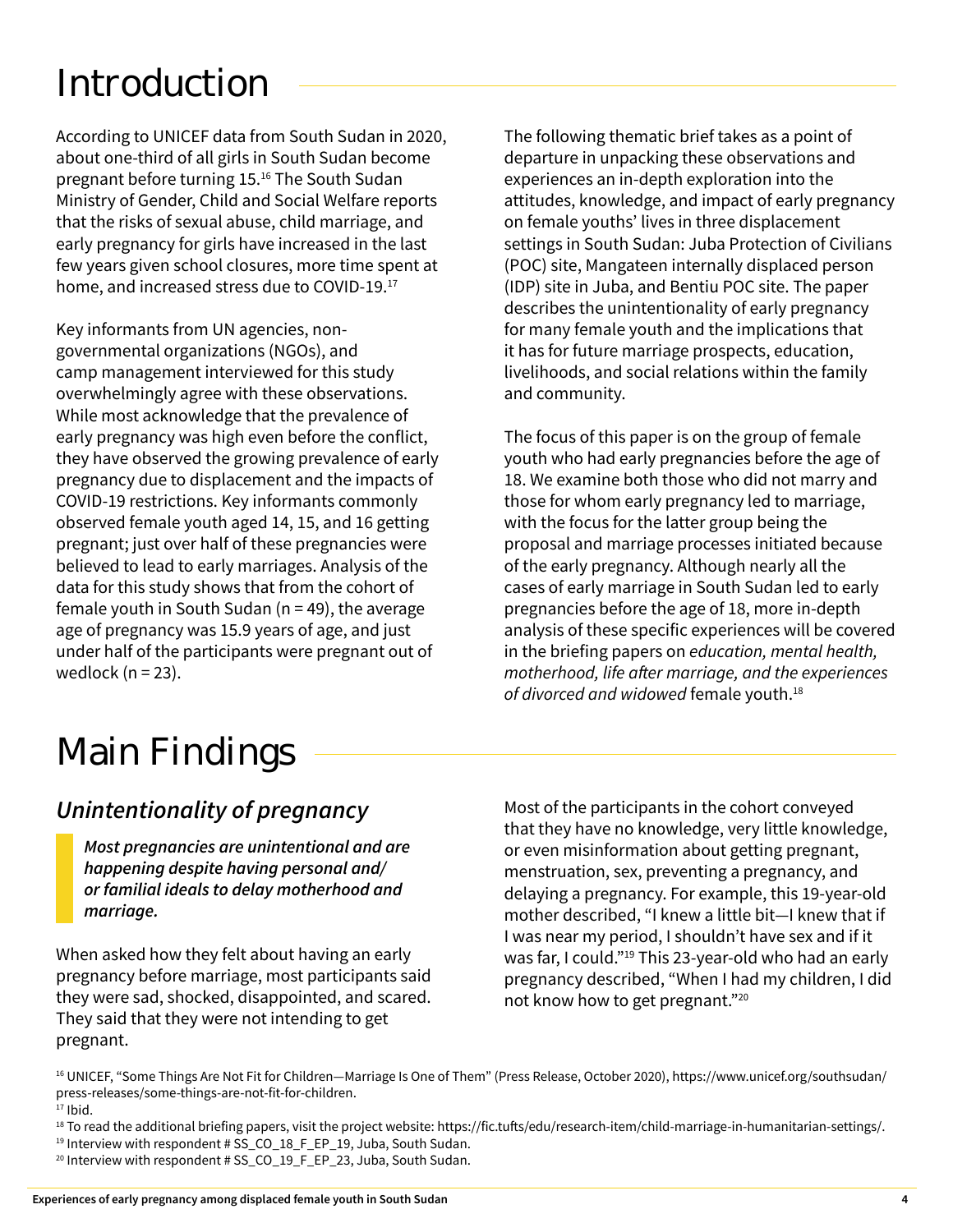A few participants mentioned that although they did not have information about how to prevent pregnancy when they were first sexually active or before having their first child, some had more recently received information from an NGO or heard of services available for adolescent girls and women. When asked whether she had ever received information on sexual and reproductive health, one 19-year-old participant said, "I did not know anything about that. There was no information at least for me at the time—I had no idea. Right now, there are some NGOs that come here and give awareness, but I see myself as a woman, so don't need that."<sup>21</sup> Conversely, some family planning services—like receiving a contraceptive injection are seen as being only for married women, as female youth are often too "scared" to go to clinics for fear of being judged promiscuous; as one girl explained, "I've only ever seen married girls go there. People would be scared to go there if they were unmarried—scared that people would talk and [say] that she is sleeping with boys."<sup>22</sup>

Despite participants reporting that many of their friends have boyfriends, there is fear and shame for female youth in having a boyfriend publicly, and in accessing sexual and reproductive health services or asking mothers or older sisters about contraception. Beyond ad-hoc services provided by NGOs for female youth (typically awareness raising on the dangers of early pregnancy to health and how to prevent pregnancy) and some family planning services for women, contraceptives are typically not available in either the formal or informal camps. There is also a financial barrier for female youth and women because "at any clinic you go to you have to pay money to visit."<sup>23</sup> One respondent said:

"When you are still young you are scared of asking someone how to protect yourself, because you are a young girl. If you ask this, they will know that you want to date someone or that you want to have a boyfriend."<sup>24</sup>

Many participants report still not knowing how to prevent a pregnancy *despite* having had children

- <sup>23</sup> Interview with respondent # SS\_CO\_8\_F\_EP\_20, Juba, South Sudan.  $24$  Ibid.
- <sup>25</sup> Interview with respondent # SS\_CO\_11\_F\_EP\_19, Juba, South Sudan.
- <sup>26</sup> Interview with respondent # SS\_CO\_7\_F\_U\_15\_FAM, Juba, South Sudan.
- <sup>27</sup> Interview with respondent # SS\_CO\_6\_F\_M\_22\_FAM, Juba, South Sudan.
- <sup>28</sup> Interview with respondent # SS\_CO\_32\_EP\_20\_FAM, Juba, South Sudan.

and visiting a hospital or clinic for the births. When asked whether she knew how to protect herself from becoming pregnant, one participant replied, "I did not know anything about this and still do not. I gave birth in a small clinic built by foreigners, but they did not tell me anything about contraception after I gave birth."<sup>25</sup>

The older women, mothers, and caregivers who were interviewed did not feel comfortable speaking to their daughters about family planning. When asked whether she talks to her daughter about contraception, a mother said, "I do not know myself about this so can't talk to my daughter about it. Lots of girls get pregnant in school but I am just leaving it to God to protect my daughter. Many parents are scared of keeping girls in school once they are 15 or so, and they take them to the village to get them married with cows [as bridewealth]."<sup>26</sup> One female primary caregiver we interviewed asked us directly for more information about family planning so she could pass it on to her 13-year-old daughter, as she "is scared that she is going to get pregnant." $27$ Another mother we interviewed said the extent to which she talks with her daughters about sexual reproductive health is when they reach 13 years old: "I have a talk to them about being a girl—they cannot speak to boys, they cannot sleep together."<sup>28</sup> This mother said that she herself did not know how to prevent or delay pregnancy.

#### *Early pregnancy and the burden on the family*

*Early pregnancy often significantly negatively affects the economic situation of the natal family, which impacts the social dynamics within the family.* 

Many participants reported having intensely strained relationships with their family members throughout their pregnancies. Fathers, uncles, brothers, and mothers were reported to get very angry, become violent, and take to insulting the participants, with

 $21$  Interview with respondent # SS\_CO\_15\_F\_EP\_19, Juba, South Sudan.  $22$  Ibid.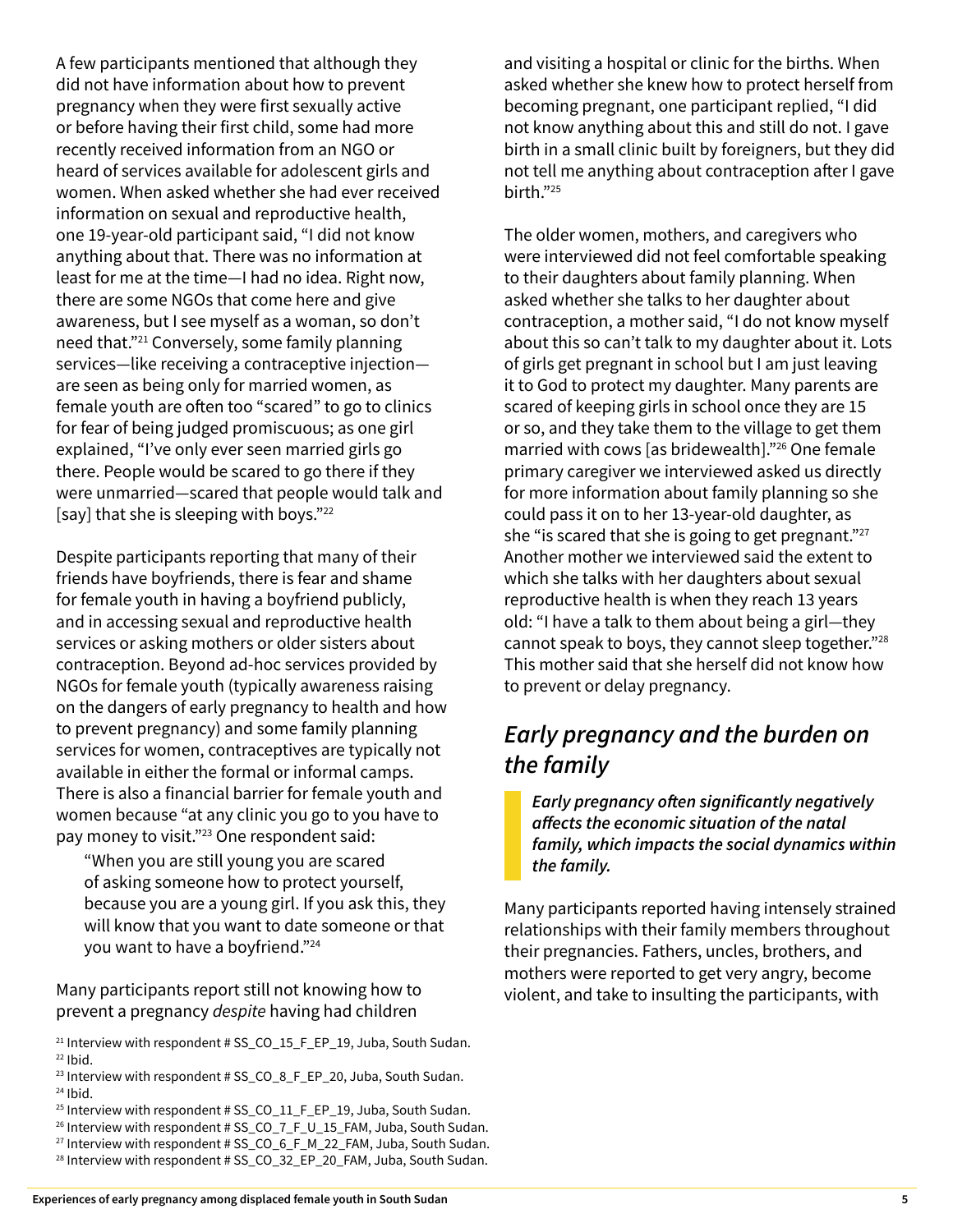to cut communication with their teenage daughter. One participant saw the strained social dynamics as a form of punishment for her betrayal: "For the girl who gets pregnant, they don't see you as a human being, they only see you as betraying the family… Even the child will suffer…Everyone thinks that the girl who gets pregnant should suffer."29 Another explained the strain she felt with her family and the sadness the bad relations caused her:

some female youth even receiving death threats from male family members. In the early months of pregnancy, it was reportedly common for the family

"The first few months [of pregnancy] were the most sad and stressful in my life. My father used to beat me up a lot, almost every single day. He used to insult me all the time. He treated me very badly. He was really angry about my pregnancy…Before I used to talk on the phone with [my mother] a lot, but when I got pregnant, she did not want to communicate with me on the phone or ask about how I was doing…I was sad about it."<sup>30</sup>

In some cases, the participants ran away to their boyfriends' homes to avoid being beaten by family members and would only return to their natal homes after the births:

"The pregnancy was not planned, and so I was sad when I found out. When I went home to tell my parents, they were so angry at me. They were mad, and they said, 'Now you are impregnated, there is nothing we can get from you. You have ruined your life. You can no longer go to school.' So, I ran away from home to avoid being beaten up."<sup>31</sup>

Parents and caregivers who cut contact often only "accepted" their daughters again if and when they stopped having contact with their boyfriends. In other cases, the birth of the child catalyzed the healing of the relationship, such as described by this 20-year-old participant: "I was happy when

I gave birth to my son because I know a child always brings happiness at home and especially because everybody was mad at me."<sup>32</sup> There were, however, several cases of participants who reported continued bad relations with their family members even after the birth of one or more children.

Parents and caregivers' violent reactions to and disappointment in their daughters' early pregnancies before marriage often stem from the negative effect early pregnancy has on the participant and her family's reputation, which is tied up (in part) in the economics of bridewealth. A few participants explained that there were added expectations for the first-born girl in the family, to ensure economic security for her family, especially in securing cows and income so her brothers could afford a future marriage. The study participants explained that when a Nuer female youth is married in South Sudan, the husband's family will pay bridewealth of anywhere between 15 and 60 cows, or the equivalent in cash, to her family, a practice confirmed by scholars. After the payment of bridewealth, the female youth will then join her husband's family's household. However, key informants and participants explained that if a female youth gets pregnant before marriage, it is customary in Nuer culture for the baby's father's family to pay 3 cows in compensation to her and her family for the pregnancy, a so-called "pregnancy price" or "paternity payment."<sup>34</sup> In some cases, the baby's father will deny paternity to get out of paying the bridewealth and/or paternity price:

"At first the boy said that he was not the father. Then when I insisted, he said that he would go and talk to his brothers. But his brothers said that he was too young and not responsible enough to get married, and also his older brothers were themselves not even married. I was very sad because at this point it meant that there was no one else I could go to. I had wanted him to marry me so that we could stay together

<sup>&</sup>lt;sup>29</sup> Interview with respondent # SS\_CO\_15\_F\_EP\_19, Juba, South Sudan.

<sup>&</sup>lt;sup>30</sup> Interview with respondent # SS\_CO\_25\_F\_M\_18, Juba, South Sudan.

<sup>&</sup>lt;sup>31</sup> Interview with respondent # SS\_CO\_18\_F\_EP\_19, Juba, South Sudan.

<sup>&</sup>lt;sup>32</sup> Interview with respondent # SS\_CO\_32\_F\_EP\_20, Juba, South Sudan.

<sup>33</sup> J. Goody, "Bridewealth and Dowry in Africa and Eurasia," in *Bridewealth and Dowry*, ed. J. Goody and S. J. Tambiah (Cambridge: Cambridge University Press, 1973), 1–58; S. Hutchinson, "The Cattle of the Money and the Cattle of Girls among the Nuer 1930–83," *American Ethnologist* 19, no. 2 (1992): 294–316.

<sup>34</sup> S. McKinnon, "Domestic Exceptions: Evans-Pritchard and the Creation of Nuer Patrilineality and Equality," *Cultural Anthropology* 15, no. 1 (2000): 35–83.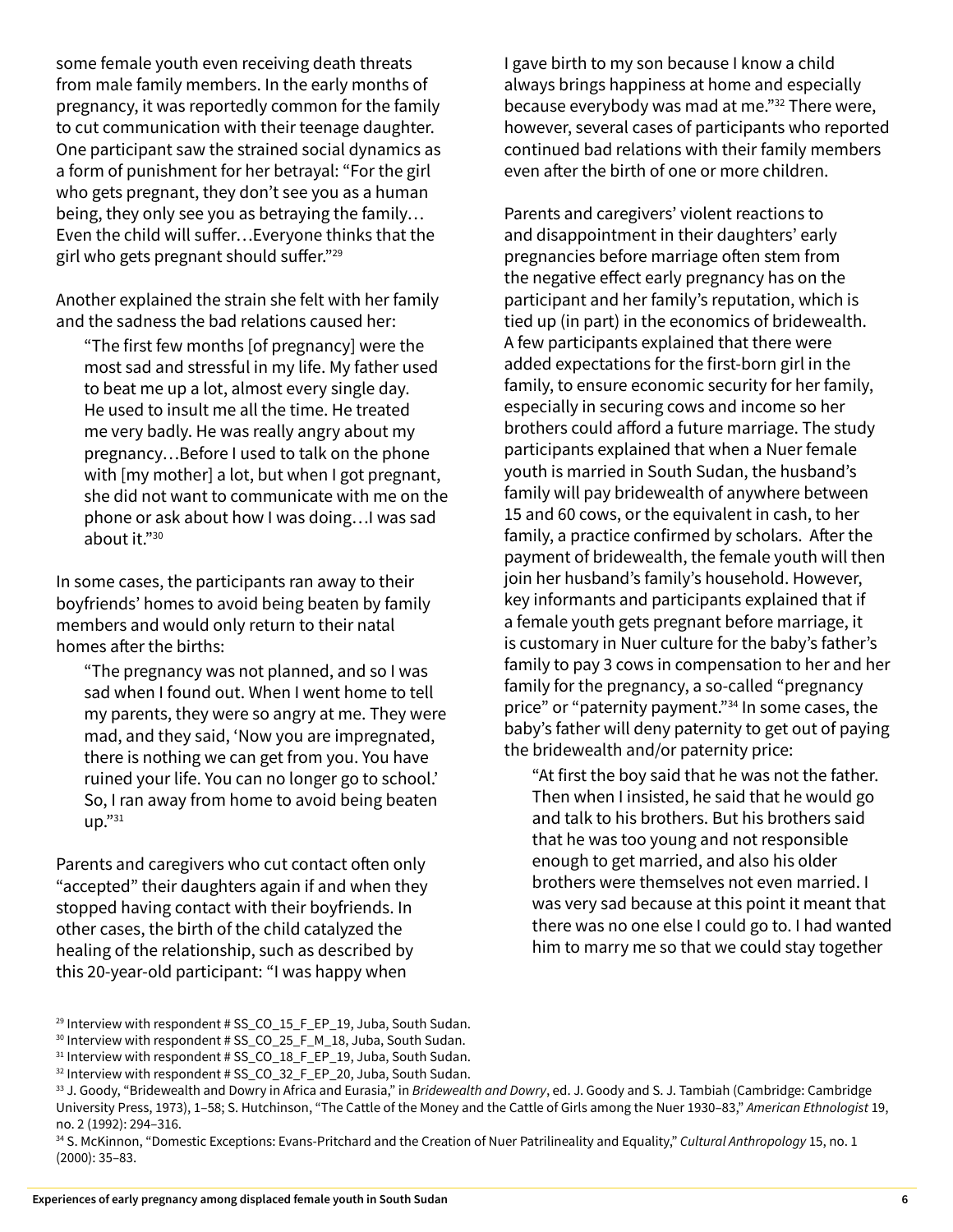with our child, but I had no choice because the boy's family said we could not marry."35

In line with existing scholarship, the participants explained that after the pregnancy price is paid, it was most common for participants to live with her natal family and raise her child without support from the father or the father's family.<sup>36</sup> Not only do the parents and caregivers miss out on the full bridewealth they would have received through marriage, but they also often have an added burden of caring for their daughter and her child:

"Before I got pregnant my mother used to support me with the things I needed if she can be able to get it, but since I got pregnant my mother does not care about my needs. I only ask her to support my son sometimes…I don't know where [the father of my child's family] are. They don't talk to me or support my son. Only my mother helps me with my son."<sup>37</sup>

Even if the pregnancy price is paid, it is designed as a one-off payment and does not extend to ongoing support for the child over time:

"My boyfriend's family are back in the village. They don't really communicate as often, and they don't support me with the children. I am left to struggle with them alone…If your husband does not take you home as a wife, they don't really support you if he's not there, because you were not officially introduced."38

It was extremely common for the participants to report feelings of intense disappointment in losing the prospect of marriage and the stress from lost financial security for them, their children, and their families. The mental health and psychosocial burden experienced by most participants was often compounded by the heavy burden of household chores and domestic duties. Participants often felt

overwhelmed by motherhood. Our local researchers consistently expressed concern about the mental health of the participants, particularly the young mothers, reporting traits of absentmindedness and chronic stress. They reported that one participant accidentally left her children behind at the market.

As explained by the study participants, there is an added stress for mothers in Nuer culture who commonly lose custody of their children when their children reach 7 or 8 years of age. $39$  If the father and his family have paid the three-cow pregnancy/ paternity price, they have a right to claim custody. Many of the participants in the cohort expressed anxiety at the thought of their child or children being taken away but were also resigned to it being a normal cultural practice. In one case, the participant opted not to inform the father of her child of her pregnancy for fear of him claiming custody. In this case, she preferred to raise the child on her own:

"I will not tell him because I am afraid that he will take the child away from me. Because I am alone, my mother is dead, my father is dead, and my uncle has died. I have no one to speak on my behalf. I will raise the child by myself."<sup>40</sup>

A female youth in such a circumstance faces a predicament, as acknowledging the baby's paternity would likely bring economic support in the form of the pregnancy price but would likely mean losing custody down the road. In addition, the girl still bears criticism from her family for falling pregnant and damaging marriage (and bridewealth) prospects. Further damage may be done to her personal reputation, in that by not acknowledging the baby's father she opens herself to charges of promiscuity.<sup>41</sup>

<sup>35</sup> Interview with respondent # SS\_CO\_11\_F\_EP\_19, Juba, South Sudan.

40 Interview with respondent # SS\_CO\_19\_F\_EP\_23, Juba, South Sudan.

<sup>41</sup> For an in-depth look at how adolescent girls navigate multiple dilemmas and trade-offs of motherhood in South Sudan see: S. Kane et al., "You Have a Child Who Will Call You 'Mama': Understanding Adolescent Pregnancy in South Sudan," *Global Health Action* 12, no. 1 (2019).

<sup>36</sup> O. Stern, "'This Is How Marriage Happens Sometimes': Women and Marriage in South Sudan," in *Hope, Pain and Patience: The Lives of Women in South Sudan*, ed. F. Bubenzer and O. Stern (Johannesburg: Jacana Media, 2012), 1–23.

<sup>&</sup>lt;sup>37</sup> Interview with respondent # SS\_CO\_8\_F\_EP\_18, Juba, South Sudan.

<sup>38</sup> Interview with respondent # SS\_CO\_15\_F\_EP\_19, Juba, South Sudan.

<sup>39</sup> For more in-depth discussion on the laws and customs including child custody in South Sudan, see: R. Ibreck, H. Logan, and N. Pendle, "Negotiating Justice: Courts as Local Civil Authority during the Conflict in South Sudan" (The Justice and Security Research Program and the London School of Economics, 2017); J. K. Edward, "South Sudanese Refugee Women: Questioning the Past, Imagining the Future," in *Women's Rights and Human Rights*, ed. P. Grimshaw, K. Holmes, and M. Lake (London: Palgrave Macmillan, 2017).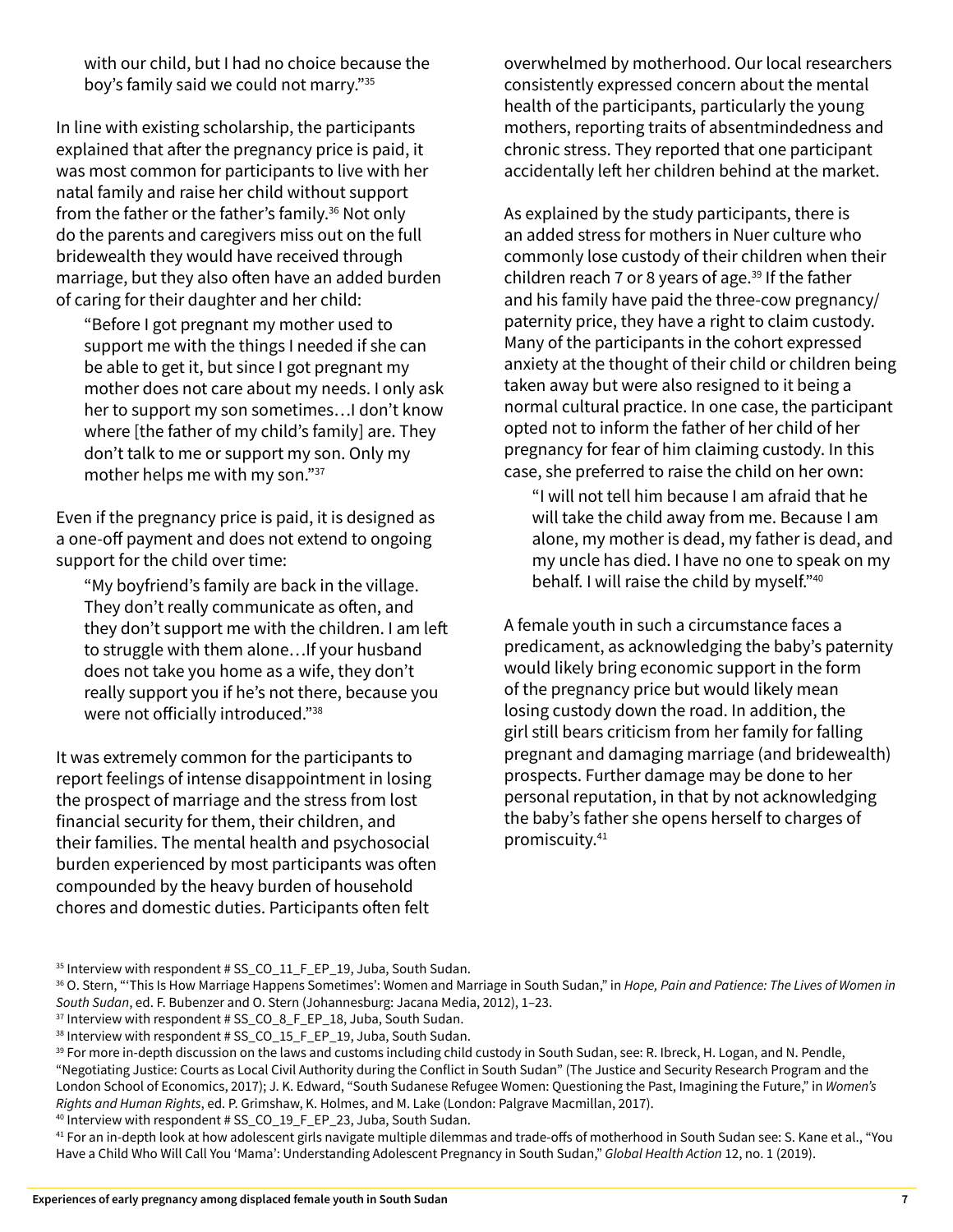#### *Prospects for marriage*

*Early pregnancy makes a female youth's marriage prospects precarious. Marriages after early pregnancies, whether to the father of the baby or another man, are characterized by force, violence, divorce/separation, and loss of custody of children.* 

Almost half of all mothers in the South Sudan cohort had a pregnancy before marriage. Most of these pregnancies did not lead to marriage with the father of the baby. However, after falling pregnant prematurely and damaging economic prospects for bridewealth, many participants reported feeling a sense of indebtedness and obligation to accept a marriage arranged by their parent or caregiver when a different suitor was willing to pay bridewealth. Such suitors were often older men and those with multiple wives who were able to afford bridewealth and did not mind that the girl has already given birth. Hence when the option for marriage did arise, there was often a substantial age gap between the couple:42

"If my brother decides to marry me off, I will just agree to it. I feel bad because he was the one who raised me, and he missed out on bridewealth…it was my mistake that I got pregnant. I do not have anything now, so I would give something to my family and marry again if asked."<sup>43</sup>

In the cases where early pregnancy led to marriage with the father of the child or with another man, the marriage process—and often subsequent marriage relations—were often characterized by force, violence, or exploitation.

One of the participants fell pregnant with a boyfriend, an age-mate, who paid the pregnancy price but did not pursue marriage. She became pregnant by another man during our study, in what appeared to be a marriage of convenience. When asked whether this second man was her boyfriend, she replied, "No, he is a man that wants to marry me…he wants to marry me and promised me that

he will support my mother and my son too. He said that he wants me to go back to school, and he will support me."<sup>44</sup> At 42 years old, he is considerably older than her 18 years and has two other wives and children but was able to pay a considerable bridewealth to her mother. As per custom in South Sudan, she is staying with her mother and her other young child until she gives birth to her new husband's baby. She is unsure whether her first-born child will be able to join her in her new husband's home, but it is a sacrifice she is willing to make for economic security and hope of a better life for her mother, herself, and her children.

Another participant in the cohort, who had an early pregnancy with her boyfriend, also felt she had no choice in marrying an older man willing to pay bridewealth. In this case, the marriage proposal was threatening and violent:

"When I got pregnant my family was very angry with me because I disappointed them, and I brought shame to the family. My oldest brother and my other male relatives did not like it, and they said I have denied them a chance to get cows. When I gave birth to my son, my brother and uncle started mentioning marriage to me, and when my child turned one year old, my oldest brother said that there is a man who wants to marry me, and I must marry him. I refused, but [my brother] threatened to beat me up and take me to [the suitor's] house by force. [My brother] said since I decided to get pregnant the first time that's what I was planning to do again, and he cannot allow me to bring shame to the family. So, I decided to accept the marriage. I was taken to the home as a wife. After three days after [my husband] brought my [bridewealth to my family]."<sup>45</sup>

Being forced to marry in this circumstance led to an unhappy marriage and loss of custody of her child:

"I am very unhappy. I don't like that man I have been married to because it was not my decision to marry him. I also want to be with my son, but I cannot because I can't stay with another man's child in my husband's house."46

43 Interview with respondent # SS\_CO\_15\_F\_EP\_19, Juba, South Sudan.

<sup>42</sup> A common phenomenon more deeply explored in A. Kuper, *Wives for Cattle: Bridewealth and Marriage in Southern Africa* (London: Routledge and Kegan Paul, 1982).

<sup>44</sup> Interview with respondent # SS\_CO\_8\_F\_EP\_18, Juba, South Sudan.

<sup>45</sup> Interview with respondent # SSB\_CO\_9\_M\_18, Bentiu, South Sudan. 46 Ibid.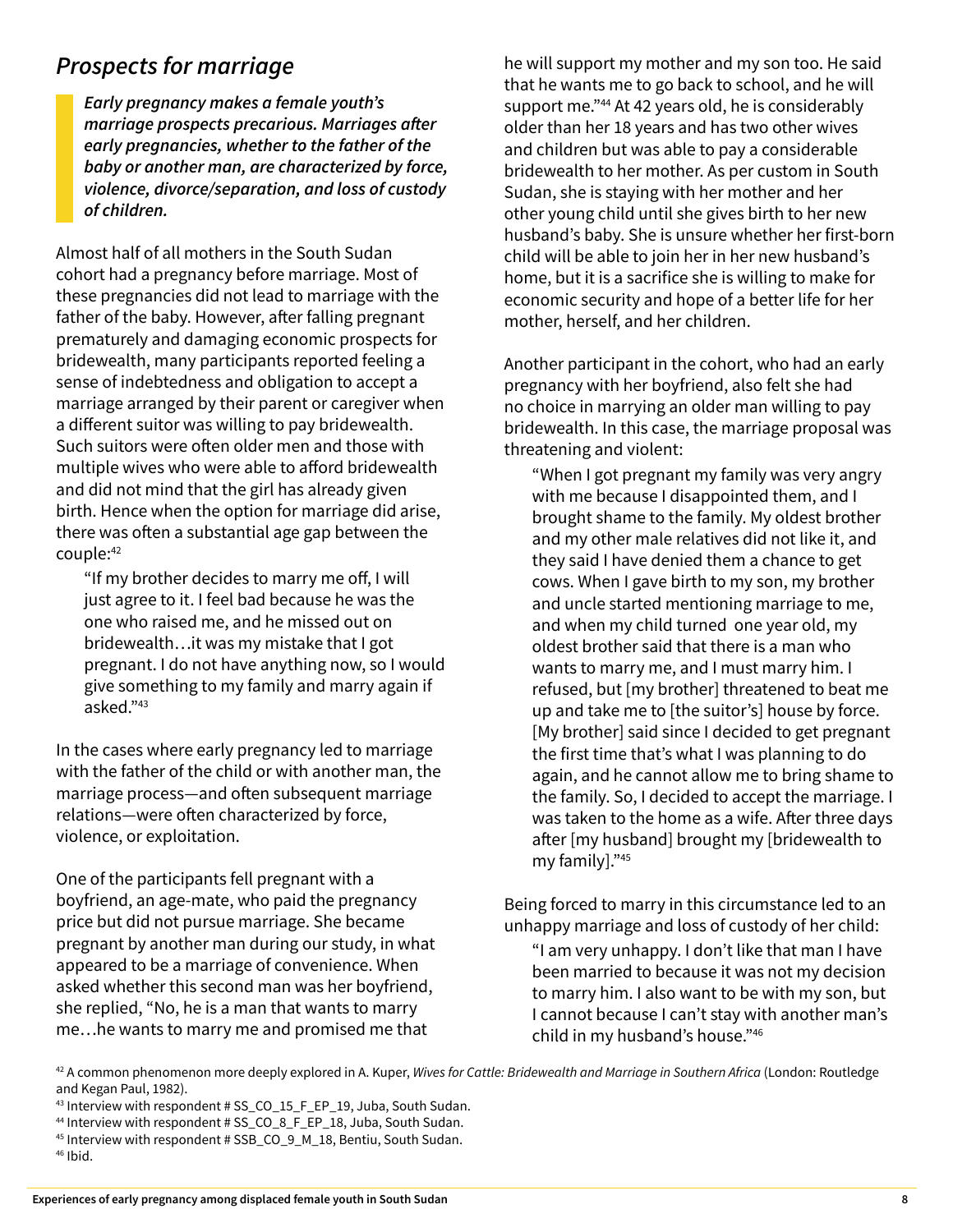Two other notable cases of early pregnancy leading to forced and exploitative marriages were in instances of early pregnancy from rape:<sup>47</sup>

"He admitted what he did to me before my mother and his family members. He said he wanted to marry me and gave my mother 400 USD [United States dollars]. I remained in his household with his family from that same day."48

The other case was an incidence of sexual exploitation by a significantly older man working for a local NGO.<sup>49</sup> Other than these cases, most early pregnancies occurred with age-mates: "boyfriends" from school or acquaintances from a local traditional dance or communal gathering point. Female youth frequently reported talking to these boys, then them becoming their boyfriends over a period of months, sometimes years. Many entered the relationship with the promise of marriage from their boyfriend:

"Lots of the girls are falling pregnant because the boys will lie to the girls and get them pregnant…A lot of boys will tell the girl 'I want to marry you' and how their families have a lot of cows to pay bridewealth, and so they should marry. And so, the girls will accept [fall for] this  $lie.$ "<sup>50</sup>

"I met another man that I was in love with. He told me he wanted to marry me, and so I accepted him. I got pregnant by him, and he told me that he would go to Juba first and I should follow him after before my pregnancy starts to show, so that I could go and give birth in Juba, and after that he would meet my family and talk about my marriage. So, I went after him to Juba in 2019. After a few months of staying with him and his family here in Mangateen he just left, and I have never seen him until today."51

The idea of marriage was particularly attractive for some of the cohort participants whose families were living far away or had died, those with a smaller familial network,<sup>52</sup> and those particularly affected by economic hardship. One key informant from a UN agency pointed to the increased exploitation of young girls as poverty increased during the COVID-19 pandemic. She explained that "a few men provide gifts, like phones, in exchanges for sex or exchange for an outing."<sup>53</sup> Another NGO worker from Juba POC agreed that sexual exploitation by older or wealthier men is common in the setting of displacement camps.<sup>5455</sup>

While some female youth entered sexual relationships with hopes for marriage, for many others casual sexual relationships were a normal part of their teenage experience, especially in a camp setting. Many respondents reported having consensual relationships with young men living in the camp, often frequently meeting at water points, schools, and communal areas. Some parents and caregivers felt that the close living conditions in the camp and the mixing of boys and girls at school created greater interaction between young men and women than would be common in their rural villages, such as described by this 19-year-old female youth: "In the village, people live separately. People live very close to each other in Mangateen… the families interact with each other, they learn from other children…at school they interact with boys."56 Nonetheless, in many cases, the prospect of marriage was not thought of until the girl accidently became pregnant: "I was thinking about it [marriage] but not as much as I did when I got pregnant."57

The majority of the unintended pregnancies in the sample did not result in marriage or full bridewealth

- 47 Interview with respondent # SSB\_CO\_15\_M\_19, Bentiu, South Sudan.
- 48 Interview with respondent # SSB\_CO\_15\_M\_19, Bentiu, South Sudan.
- 49 Interview with respondent # SSB\_CO\_13\_EP\_20, Bentiu, South Sudan.
- $50$  Interview with respondent # SS CO 15 F EP 19, Juba, South Sudan.
- <sup>51</sup> Interview with respondent # SS\_CO\_34\_F\_EP\_23, Juba, South Sudan.

- 53 Interview with Gender Analyst # SS\_KII\_5\_F, Juba, South Sudan.
- 54 Interview with Camp Manager # SS\_KII\_23, Juba, South Sudan

<sup>55</sup> For more on the "sugar daddy" phenomenon in southern Africa, see B. Kuate-Defo, "Young People's Relationships with Sugar Daddies and Sugar Mummies: What Do We Know and What Do We Need to Know?" *African Journal of Reproductive Health/La Revue de La Santé Reproductive* 8, no. 2 (n.d.): 13–37.

<sup>56</sup> Interview with respondent # SS\_CO\_32\_EP\_20\_FAM, Juba, South Sudan.

<sup>57</sup> Interview with respondent # SS\_CO\_15\_F\_EP\_19, Juba, South Sudan.

<sup>52</sup> Interview with respondent # SS\_CO\_11\_F\_EP\_19, Juba, South Sudan; interview with respondent # SS\_CO\_15\_F\_EP\_19 Juba, South Sudan.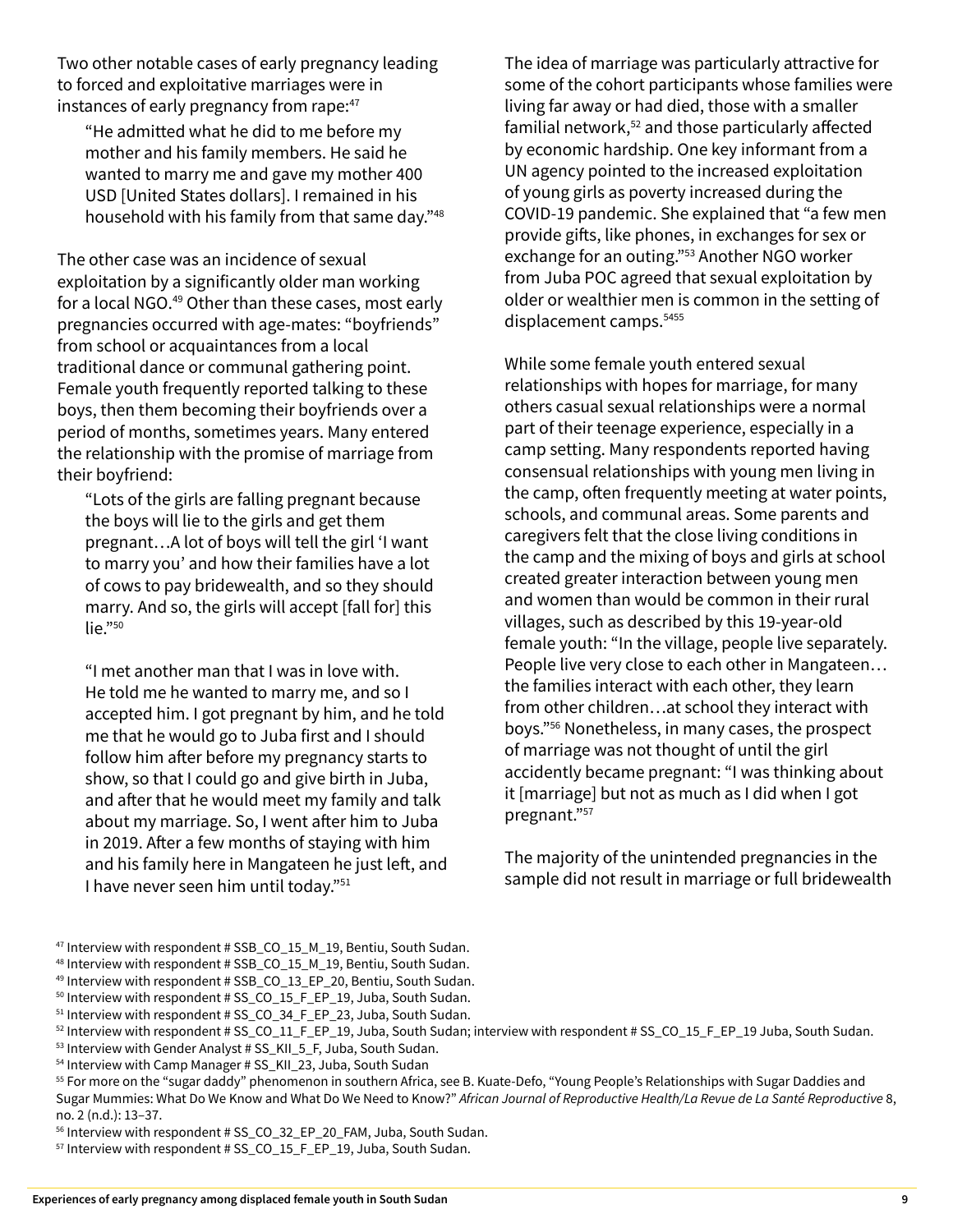payment.58 Reasons for this were varied, but included lack of acceptance from the female youths' fathers or parents because of lack of economic potential or inability to pay the full bridewealth,<sup>59</sup> as explained by this participant: "He [the father] might say that the boy does not have enough resources, that the bridewealth would not be big enough."<sup>60</sup> Other reasons why early pregnancies did not lead to marriage include the denial of paternity, if the boyfriend's family thought he was too immature, if the boyfriend's older brothers had yet to marry,<sup>61</sup> or if the boyfriend had moved or run away.

Interestingly, in cases where the couple's relationship could be characterized as a consensual love relationship, half of these relationships ended in separation, divorce, and isolation from natal families. $62$  On the promise of marriage and future payment of the full bridewealth, the female youth would move into her boyfriend's family home, acting as his wife. In many cases, however, the payments were never, or only partially, made. The female youth's family, or the youth herself, would start to put pressure on the boy and his family to finish the payments, which in many cases led to tensions between the couple and their families, and ended in separation and divorce:

"I met my husband here in the POC. We knew each other because we were living in the same area. When I got pregnant by him, his family paid five cows to my family and promised to finish giving my family the rest of the cows soon. I went to live with my husband and his family for three years. I saw that he did not care to finish paying my family the full bridewealth they had promised, so I went back to my parents' house, and I never went back to my husband's home."<sup>63</sup>

Another participant had a similar experience, which led to violence within her home:

"We met in the POC, and we got to know each other until he became my boyfriend. After one year of knowing each other, he asked me to marry him, and in 2014 l accepted. I went to live with him, but he did not pay any bridewealth as he said he did not have any cows. In 2016, l gave birth to my first child, and in 2018 I gave birth to my daughter. My family kept asking him for the cows and when they demand for him to pay bridewealth, he started telling me that all my family wants to divorce me from him. He started biting me and hitting me."<sup>64</sup>

In this instance, the participants family "accepted me [back] because the man was hurting me, and he did not pay any bridewealth." There are also instances where families have not supported a love marriage and did not afford the female youth the same help when she needed support or if the marriage was in trouble:

"My family is still in Pangak. I have not talked to them since I ran away with my husband, but I heard from my cousin and my other relatives who are here in Juba that they are blaming me because they did not support my decision to get married to him, and they will not help me with my struggles that I brought to myself."65

There was only a small number of cases where the early pregnancy led to marriage with the baby's father and resulted in full bridewealth payment.

<sup>&</sup>lt;sup>58</sup> For more on the increasing inability for male youth to meet the rising bridewealth demands, see: M. Sommers and S, Schwartz, "Dowry and Division: Youth and Statebuilding in South Sudan," Special Report (US Institute of Peace, Washington DC, n.d.).

 $59$  Interview with respondent # SS CO 16 F EP 19, Juba, South Sudan.

<sup>&</sup>lt;sup>60</sup> Interview with respondent # SS\_CO\_18\_F\_EP\_19, Juba, South Sudan; interview with respondent # SS\_CO\_32\_F\_EP\_20, Juba, South Sudan. <sup>61</sup> Interview with respondent # SS\_CO\_11\_F\_EP\_19, Juba, South Sudan.

 $62$  For more on how we have defined consensual relationships, see the briefing paper on Perspectives on Early Marriage at [https://fic.tufts/edu/]( https://fic.tufts/edu/research-item/child-marriage-in-humanitarian-settings/) [research-item/child-marriage-in-humanitarian-settings/]( https://fic.tufts/edu/research-item/child-marriage-in-humanitarian-settings/).

<sup>&</sup>lt;sup>63</sup> Interview with respondent # SS\_CO\_46\_F\_DIV\_21, Juba, South Sudan.

<sup>&</sup>lt;sup>64</sup> Interview with respondent # SS\_CO\_43\_F\_DIV\_21, Juba, South Sudan.

<sup>&</sup>lt;sup>65</sup> Interview with respondent # SS\_CO\_42\_F\_DIV\_20, Juba, South Sudan.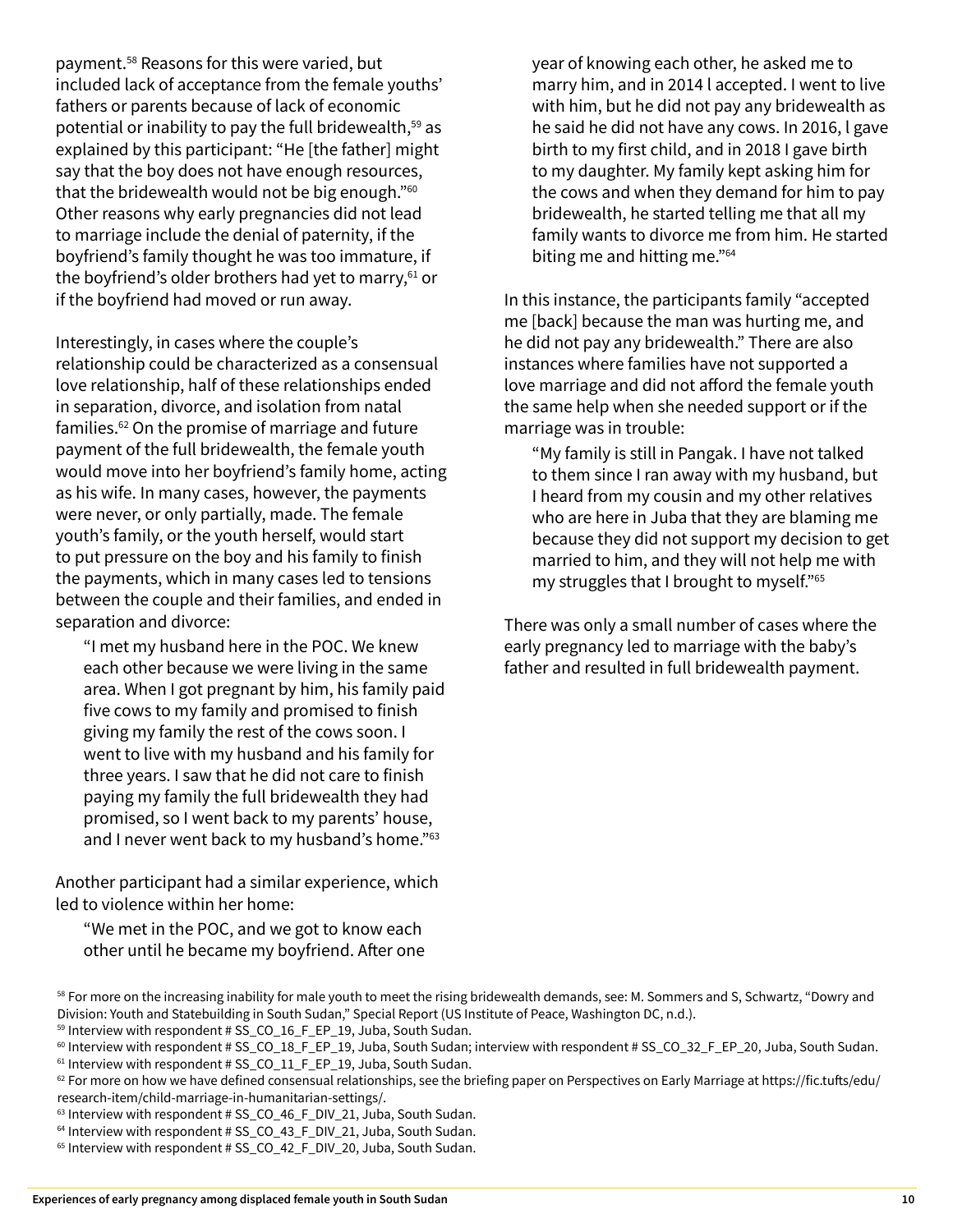#### *Spotlight on unintended pregnancies of female youth with disabilities*

In three cases of early pregnancy with female youth with disabilities, early pregnancies did not lead to marriage. It seemed to be commonly accepted that boyfriends were not expected to marry a girl with a disability.

As one participant with severe physical ailments, tumors, and stunted growth from childhood said, "People with disabilities are not really marriageable. For example, the father of my children, I had children with him but now I am staying with my mother, he didn't want to marry me. And we are not in touch."

When her boyfriend and her family found out she was pregnant with her first child at 17 years old, the participant said her family were "shocked" because "they didn't even think I could get pregnant or have a baby. They just accepted me, but they were shocked. My boyfriend didn't marry me. He accepted the children but no marriage. In those days, he wanted to continue to be my boyfriend."

When asked why her boyfriend did not want to marry her, she said, "He was afraid he couldn't do anything to help me or the child. He was afraid to take that responsibility in front of my parents," despite the boyfriend being much older than she was and having other wives. He fathered another child with her three years later. The participant expressed sadness at not having an opportunity to marry, thinking "a man will just get me, and get me pregnant, without marriage."66

Another participant, who lost her leg when caught in fighting on the journey to the POC in Bentiu, also had an early pregnancy that did not lead to marriage. Similarly, the boyfriend

neither assumed responsibility for the baby nor felt obliged to marry the participant, claiming he "will not marry a crippled girl." The participant feels very sad about this but claims "there is nothing I can do because he sees me as a burden to him because of my disability. There is nothing much I can help him with…I cannot do a lot of things in his house. A woman is supposed to do housework."

When asked whether there are different normative community expectations for marrying a girl with a disability, she said, "Yes, the girls who have disabilities don't get married. If they get married, the man pays fewer cows, because she will still stay with her parents at home but just produce children for the man."67

A participant who was 14 years old and pregnant at the time of our interview suffered what she described as "fainting," which prevented her from going to school, leaving the house, or socializing. The participant's father had made an arrangement for her marriage to the father of her baby, which started with a pregnancy price payment and promise of bridewealth. However, evidence presented here shows that a promise of bridewealth after birth does not necessarily mean the bridewealth materializes.

This participant explained, "The man gave [my father] three cows and when I give birth, he will pay more cows. My father said that the man wants to marry me, and that I should be with him because he will marry me." She said she did not previously know this man, only his name, but that he often comes from outside the POC to "take me away from home, when it is very late at night, to go where he stays." When asked how she felt about her father giving her to a man, she said, "I just accept what he told me, because [the man] will marry me."<sup>68</sup>

 $66$  Interview with respondent # SS\_CO\_1\_F\_DIS\_19, Juba, South Sudan.

 $67$  Interview with respondent # SSB\_CO\_16\_DIS\_20, Juba, South Sudan.

<sup>68</sup> Interview with respondent # SSB\_CO\_22\_DIS\_14, Bentiu, South Sudan.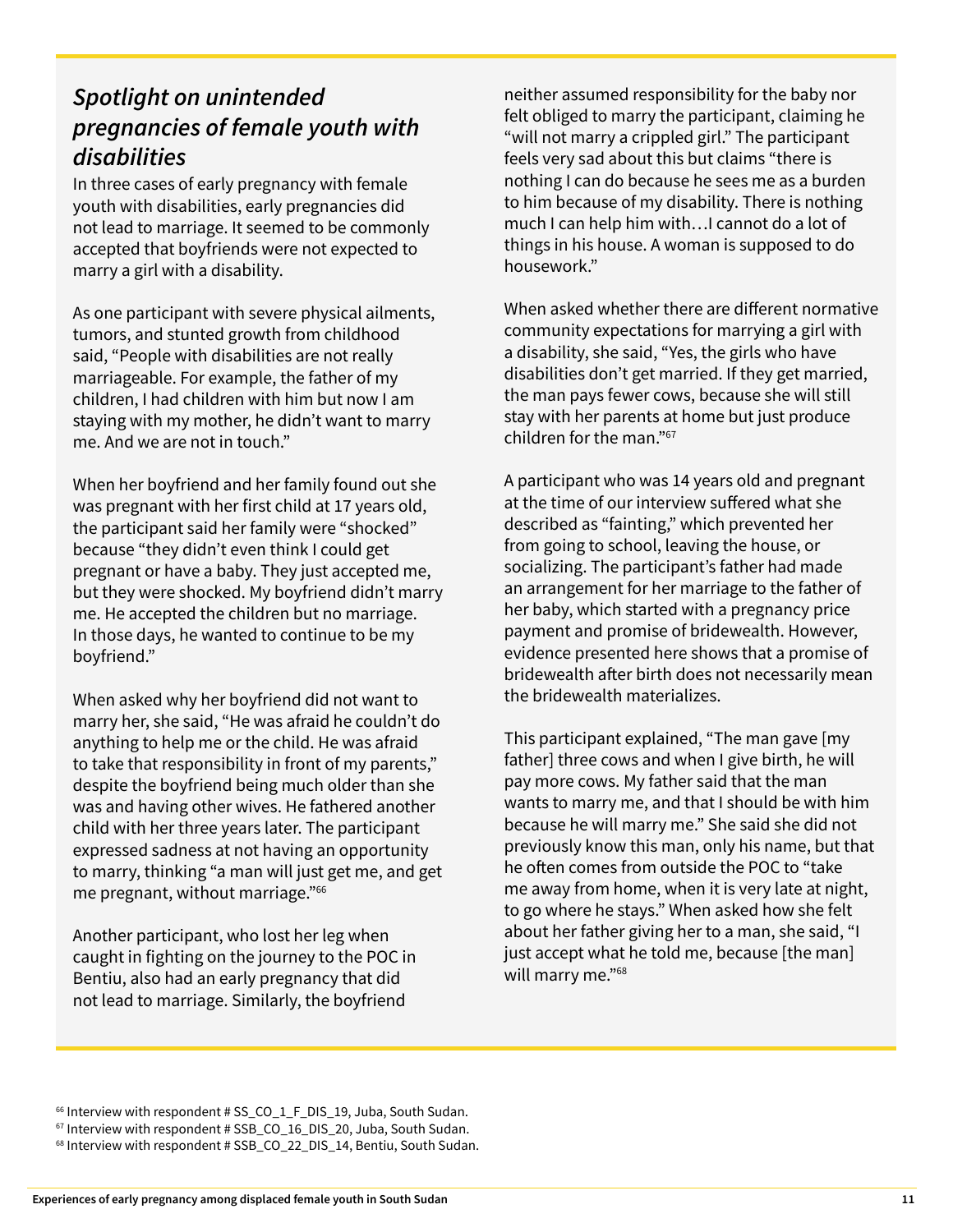#### *Education and early pregnancy*

*Going back to school after childbirth is possible, and common, despite dropping out of school during pregnancy.69*

Among all participants in South Sudan who had early pregnancies, the average level of school years completed was approximately 5 years. At the start of the study, many of the schools were temporarily closed due to COVID-19 restrictions, but they subsequently reopened during the latter stages of data collection.

In almost all cases of early pregnancy before marriage, the respondent reported that she stopped attending school when she became pregnant. Some said they felt sick or too tired to continue school, and others said they had not seen other pregnant girls attending school. While not part of official school policy, local researchers described that school staff may pressure pregnant girls to drop out of school.

Pregnancy also interrupts education due to cultural norms that influence where and with whom a pregnant female should live. According to study respondents and key informants, it is common for Nuer women to travel back to their home villages and stay with non-immediate female relatives (such as an aunt or grandmother) for approximately one year during the pregnancy and early months after the birth. Mothers and babies then return to their marital households or to their natal families if not residing with the child's father. This practice continued in a number of cases in the study sample, despite the displacement and camp setting, though it depended on the location of the extended family and overall security. In instances where the respondent was living with the baby's father, she sometimes returned to her mother's home for the pregnancy and birth, even if her mother was residing in the same camp. Based on these traditions around pregnancy, it is not surprising that female youth's school attendance ceased during this time.

However, nearly half of the study participants who were in school at the time of their pregnancy returned to school at some point after giving birth, regardless of their marital status. Just over half of these participants returned to finish their last year of primary school (class eight), despite their ages ranging from 18 to 20 years old.<sup>70</sup> Others went back to finish secondary school (classes nine to twelve). These young mothers were able to find childcare support from their sisters, mothers, and even neighbors. In some cases, the babies' fathers were able to help support them with school fees, even in cases where the couple was not married. Motherhood did pose an obstacle to regular attendance, with some respondents reporting missing school when their child was sick or if they could not find childcare. Others were turned away for not having a uniform or funds to pay school fees—experiences that are not unique to adolescent mothers.

Among the approximately one-half of study participants who did not return to school after pregnancy, a common reason was around new ambiguity for the young women in expectations as a mother and, for some, also as a wife. Another frequently cited reason for not going to school was the new financial responsibilities and need to prioritize income generation after the birth of a child:

"I have not gone [back] to school because there is not enough money for me to go. The little money that I get, I take care of my child with it…I feel bad, and it makes me lose hope in life sometimes because I don't know what else to do."71

Female youth who give birth may either have an extra burden of household chores and childcaring needs in their natal homes or must themselves find new employment opportunities to support themselves and their children. One participant says she uses the little money she does have to buy books for her child and to send her to school. Almost all participants, despite their level of education, had ambitions for their children to go to school, although most of the children were too young to attend at the time of interviewing.

70 There are no upper age limits for boys and girls to attend primary school in South Sudan.

 $69$  For more on education and displacement of female youth as part of this study, see briefing papers on the project website: [https://fic.tufts/edu/](https://fic.tufts/edu/research-item/child-marriage-in-humanitarian-settings/) [research-item/child-marriage-in-humanitarian-settings/](https://fic.tufts/edu/research-item/child-marriage-in-humanitarian-settings/).

 $71$  Interview with respondent # SS\_CO\_8\_F\_EP\_18, Juba, South Sudan.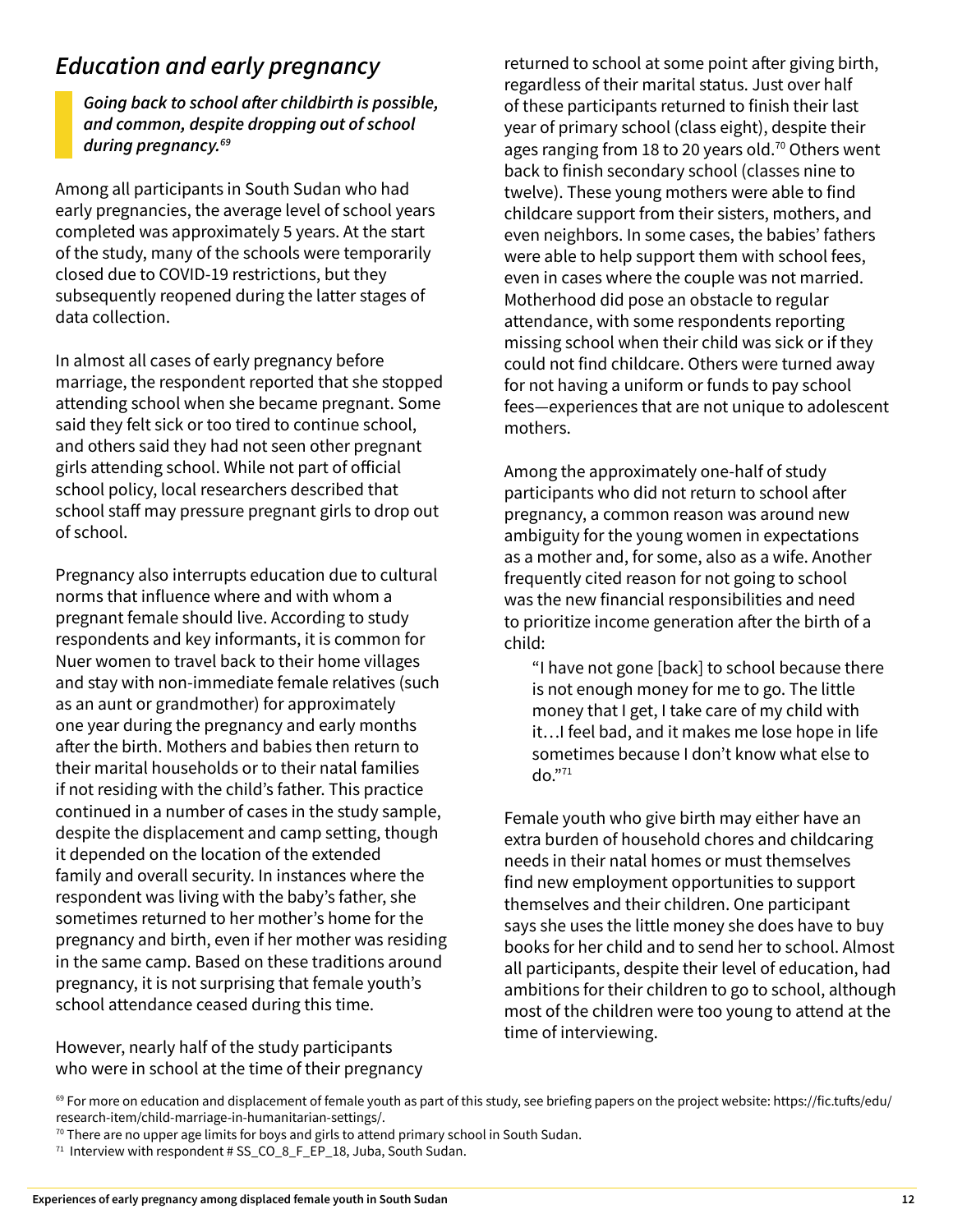#### *Parents' attitude towards education*

*Parents had mixed attitudes towards education for their daughters, seeing it as both a protective factor and a potential driver for early pregnancy and early marriage.* 

Parents' attitudes toward the value of education for female youth are mixed, both as reported by their daughters and as stated in direct interviews with parents. Some participants reported that their parents were resistant to their returning to school after giving birth, as they feared they might get pregnant again: "In my family, they don't believe that girls can focus in school. If I go back, they think I would get pregnant again. They don't trust me."72

Many parents feel that female youth are at risk of getting pregnant and having boyfriends when they go to school, as this female youth explains:

"It is not a good school—even though it is free. Even the teachers are just students who are teaching other students. When I was going to school before, the girls who go would fall pregnant. And my mother wasn't happy about the school, because of the pregnancies there. She thought it would be better to leave school and get married."<sup>73</sup>

One mother we interviewed concurred. She said that "most of the parents are scared [their daughters] will get pregnant. Most of the families support the children to go to school, but the girls are getting pregnant. They will want to take the girls to a village to get married [instead]."<sup>74</sup> Indeed, some female respondents reported that they had been discouraged from attending school by parents who feared they would fall pregnant in school. These female youth dropped out, only to become pregnant once not in school:

"My parents told me that I had to stop school because they were afraid I would get pregnant. They wanted me to stop so that I could prepare for marriage. In our family, they think that girls who go to school will not get married and

instead will fall pregnant. So, it is good at 15 or 16 to leave school."

*Did you agree with your parents' decision to take you from school?* "I didn't feel good. But I have to follow my parents. I respect them so much. I can't make my own decision."<sup>75</sup>

 $72$  Interview with respondent # SS\_CO\_32\_F\_EP\_20, Juba, South Sudan.

<sup>73</sup> Interview with respondent # SS\_CO\_31\_F\_W\_18, Juba, South Sudan.

 $74$  Interview with respondent # SS\_CO\_6\_F\_M\_22\_FAM, Juba, South Sudan. This concern is a common one in a number of contexts. See, for instance, M. J. Grant, "Girls' Schooling and the Perceived Threat of Adolescent Sexual Activity in Rural Malawi," Culture, Health & Sexuality, 14, no. 1 (2012): 73–86.

 $75$  Interview with respondent # SS\_CO\_5\_F\_M\_19, Juba, South Sudan.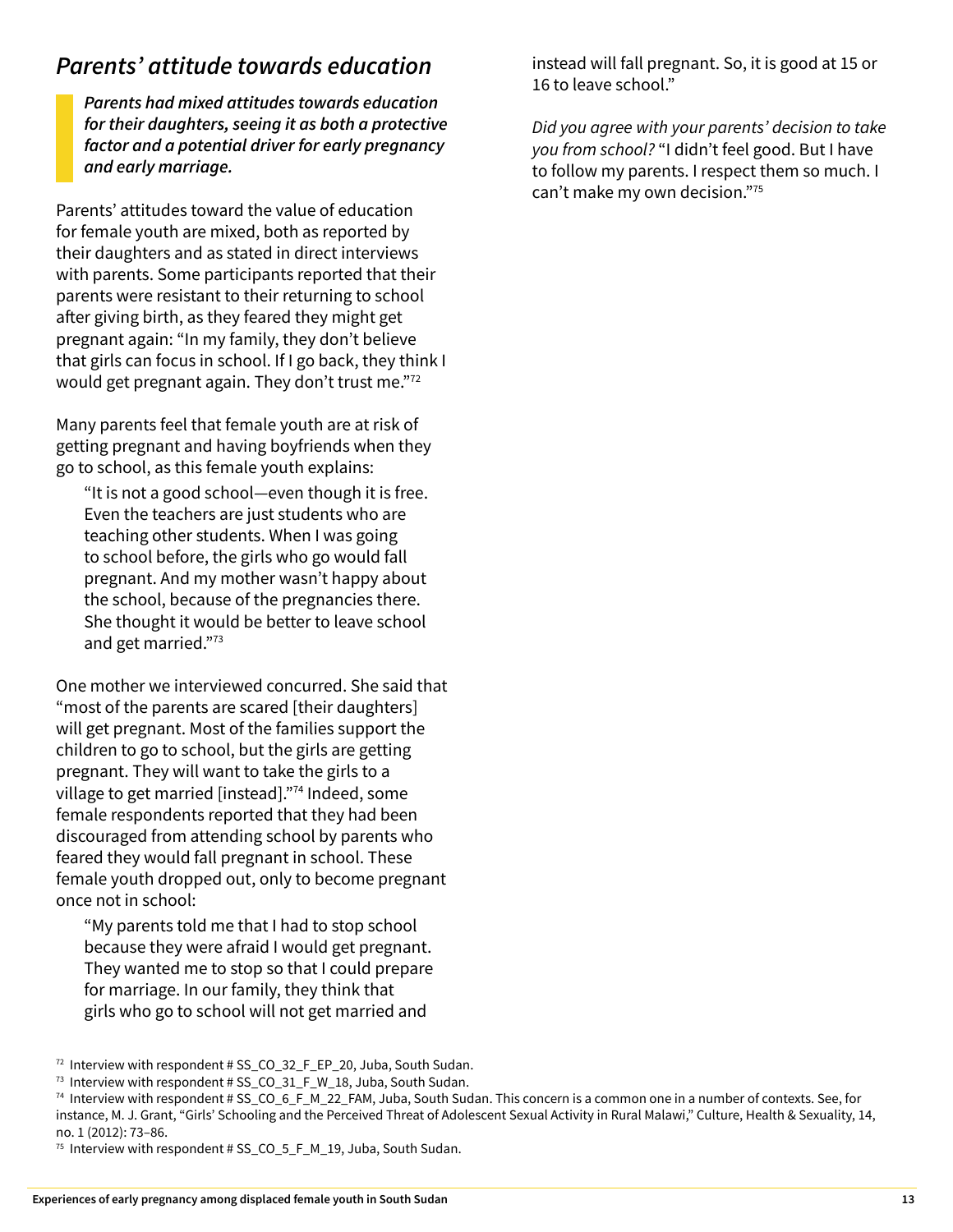### Conclusions and Recommendations

The experiences of female youth who have experienced early pregnancy while living in displacement contexts in South Sudan highlight a range of challenges for programmers and policy makers across different sectors. Female youth who have had early pregnancies have unique needs but the services in these settings—including healthcare, education, and other social services are ill-equipped to meet these needs. Findings from this study are highly relevant for national and international humanitarian programmers and policy makers working on issues of child marriage. Here we revisit some of the main findings and link them to specific implications and recommendations for action:

- » Early pregnancy often significantly negatively affects the economic situation of the natal family. This is due not only to the missed opportunities for bridewealth but also to the added financial cost of raising a child as well as maintaining an adolescent daughter. Female youth who have had an early pregnancy but are not married may be excluded from targeted child marriage prevention or response programming. Extra effort should be made to include female youth in programming, including livelihood/ vocational skills training components and cash programming for her *and* her natal family.
- » Family dynamics within the natal household are often particularly strained after an unintended pregnancy. Specific interventions helping to build stronger relationships between female youth and their parents and caregivers are strongly encouraged; for example: mental health and psychosocial support to youth and their caregivers; facilitated family dialogues in safe spaces; and workshops on non-violent parenting approaches.
- » As a form of mental health support, young mothers would also benefit from targeted parenting courses aiming to build positive relationships, brain development, and emotional connection between mother and infant.
- » Early pregnancy can act as a catalyst for child marriage, with marriages after early pregnancies more likely to be characterized by force,

violence, divorce/separation, and loss of custody of children. These consequences could be more widely known by youth, parents, and community members alike and included in prevention awareness messages for delaying child marriage.

- » None of the participants who had an early pregnancy understood the basics of conception or family planning after birth. Sexual reproductive health and rights interventions should be expanded for younger youth, both male and female, to address the problem of unintended pregnancies. Specific efforts should be made to include female youth who have had an early pregnancy but are not married in these interventions, especially female youth with disabilities.
- » Participants who gave birth in clinics and hospitals reported that they did not learn about contraception or family planning after birth. Family planning interventions should target young mothers, as well as those who are not married and their mothers, to destigmatize sexual and reproductive health and rights (SRHR). Family planning information should not be age or life stage dependent and should aim to expand options for women to choose whether and when to have children.
- » Female youth with disabilities have unique vulnerabilities and should be included in SRHR outreach and protection mechanisms against abuse, as a means of preventing unintended pregnancies in this population.
- » Female youth are often discouraged and at times prohibited from accessing school, due to official policy or unofficial local customs and norms. Despite these potential deterrents, returning to school after childbirth is possible and was common among study participants, despite dropping out of school during pregnancy. Homebased learning materials could be provided to female youth who are likely to leave school while pregnant in order to help prevent them from falling behind. Advocacy campaigns should target school administration and teachers to ensure that their biases and attitudes towards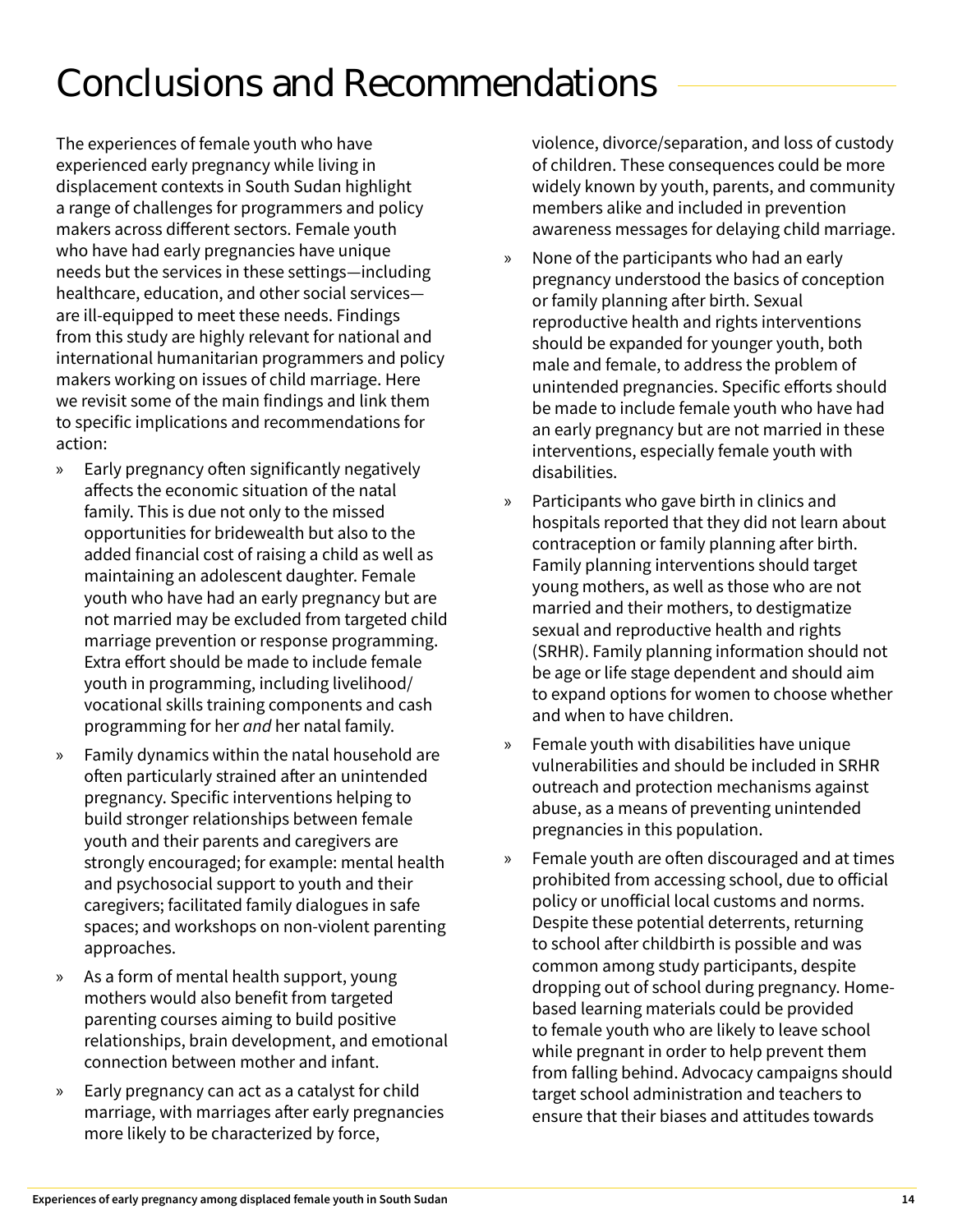pregnant learners and young mothers do not reinforce stigmatization around education. Childcare options (on or off school premises) could be considered for young mothers, as well options for flexible school hours.

- » Parents and caregivers are often reluctant to pay school fees after their daughters become mothers, claiming that the responsibility should be with the boyfriend. This can lead to girls stopping education earlier than desired. Conditional cash or incentives could be given to the natal family to encourage the schooling of young mothers to continue. Conditional cash, incentives, or school supplies could also be given to the female youth to support her child's entry into school upon reaching school age.
- » Stronger laws and protection mechanisms should be in place in communities to stop sexual exploitation of minors. Child rights organizations especially should strengthen their advocacy efforts to discourage relationships between significantly older men with underage female youth.
- » A large group of study participants reported that they had consensual intimate relations with age-mates. More research could be carried out to get a better understanding of the dynamics and gender relations in these relationships and implications for awareness raising and prevention of early pregnancy.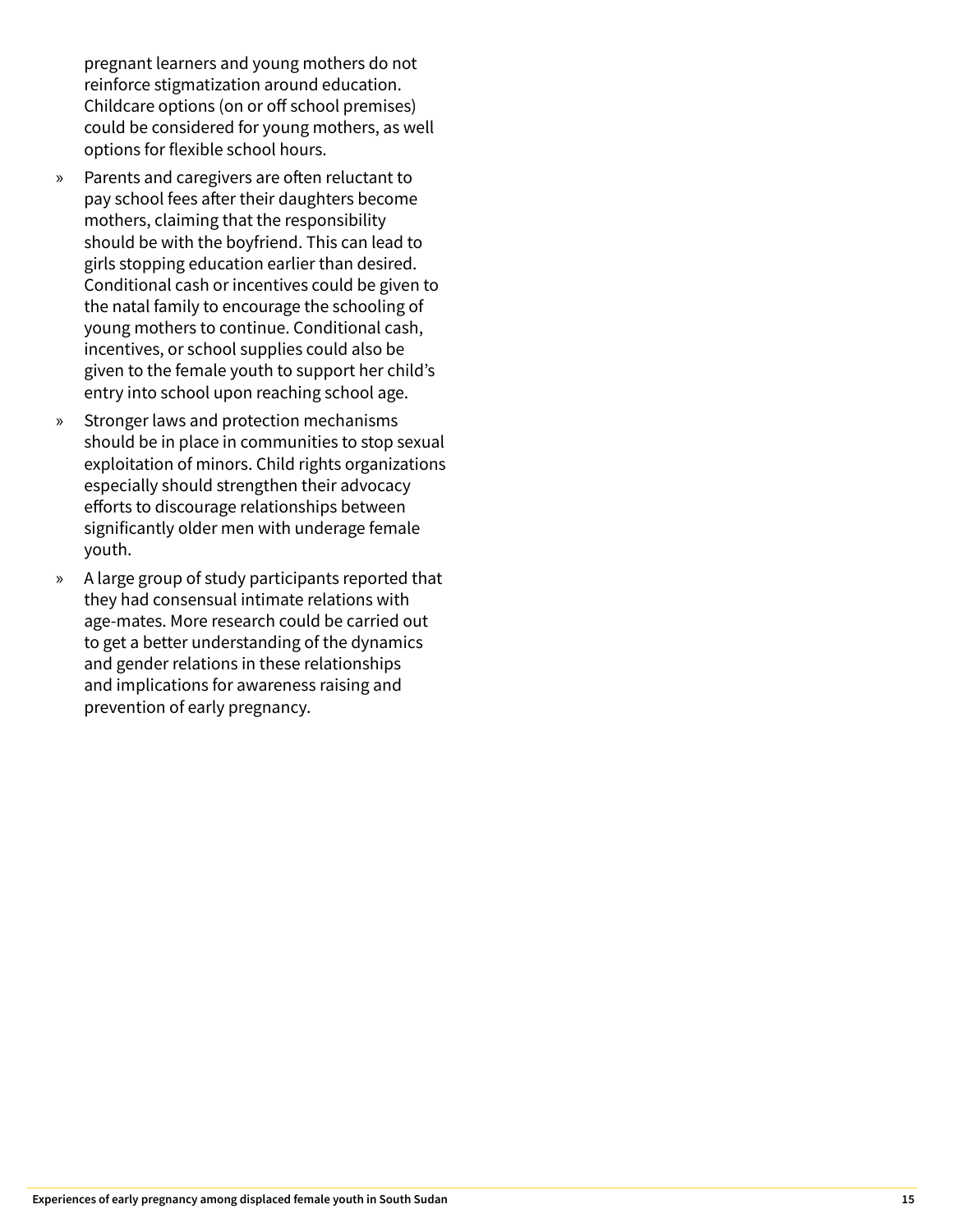### References

Edward, J.K. "South Sudanese Refugee Women: Questioning the Past, Imagining the Future." In Women's Rights and Human Rights, ed. P. Grimshaw, K. Holmes, and M. Lake (London: Palgrave Macmillan, 2017).

Efevbera, Yvette, Jacqueline Bhabha, Paul Farmer, and Günther Fink. "Girl Child Marriage, Socioeconomic Status, and Undernutrition: Evidence from 35 Countries in Sub-Saharan Africa." BMC Medicine 17, no. 55 (2019).

El Arab, E, and M. Sagbakken. "Child Marriage of Female Syrian Refugees in Jordan and Lebanon: A Literature Review." Global Health Action 12 (2019): 1–12.

Girls Not Brides. "Child Marriage in Humanitarian Contexts." Thematic Brief, August 2020.

Goody, J. "Bridewealth and Dowry in Africa and Eurasia." In Bridewealth and Dowry, ed. J. Goody and S. J. Tambiah (Cambridge: Cambridge University Press, 1973), 1–58.

Grant, M.J. "Girls' Schooling and the Perceived Threat of Adolescent Sexual Activity in Rural Malawi." Culture, Health & Sexuality, 14, no. 1 (2012): 73–86.

Hunnerson, K, W.C. Robinson, N Krishnapalan, and J Metzler. "Child Marriage in Humanitarian Settings in the Arab States Region: Study Results from Djibouti, Egypt, Kurdistan Region of Iraq and Yemen." Women's Refugee Commission, 2020.

Hutchinson, S. "The Cattle of the Money and the Cattle of Girls among the Nuer 1930–83." American Ethnologist 19, no. 2 (1992): 294–316.

Ibreck, R., H. Logan, and N. Pendle, "Negotiating Justice: Courts as Local Civil Authority during the Conflict in South Sudan." (The Justice and Security Research Program and the London School of Economics, 2017).

Kane, S. et al., "You Have a Child Who Will Call You 'Mama': Understanding Adolescent Pregnancy in South Sudan." Global Health Action 12, no. 1 (2019).

Kuate-Defo, B. "Young People's Relationships with Sugar Daddies and Sugar Mummies: What Do We Know and What Do We Need to Know?" African Journal of Reproductive Health/La Revue de La Santé Reproductive 8, no. 2 (n.d.): 13–37.

Kuper, A. Wives for Cattle: Bridewealth and Marriage in Southern Africa. (London: Routledge and Kegan Paul, 1982).

Mazurana, Dyan, and Anastasia Marshak. "Addressing Data Gaps on Child, Early and Forced Marriage in Humanitarian Settings." Save the Children and Tufts University, December 2019.

McKinnon, S. "Domestic Exceptions: Evans-Pritchard and the Creation of Nuer Patrilineality and Equality." Cultural Anthropology 15, no. 1 (2000): 35–83.

Save the Children. "Too Young to Wed: The Growing Problem of Child Marriage among Syrian Girls in Jordan," 2014.

Schlecht, Jennifer, Elizabeth Rowley, and Juliet Babirye. "Early Relationships and Marriage in Conflict and Post-Conflict Settings: Vulnerability of Youth in Uganda." Reproductive Health Matters 21, no. 41 (2013): 234–42.

Sommers, M. and S, Schwartz. "Dowry and Division: Youth and Statebuilding in South Sudan." Special Report (US Institute of Peace, Washington DC, n.d.).

Stern, O. "'This Is How Marriage Happens Sometimes': Women and Marriage in South Sudan." In Hope, Pain and Patience: The Lives of Women in South Sudan, ed. F. Bubenzer and O. Stern (Johannesburg: Jacana Media, 2012), 1–23.

UNFPA, and UNICEF. "Addressing Child Marriage in Humanitarian Settings," February 2021.

UNHCR. "UNHCR Syria and Iraq Situations: 2022 Response Overview," 2022. https://reporting.unhcr.org/ document/1799.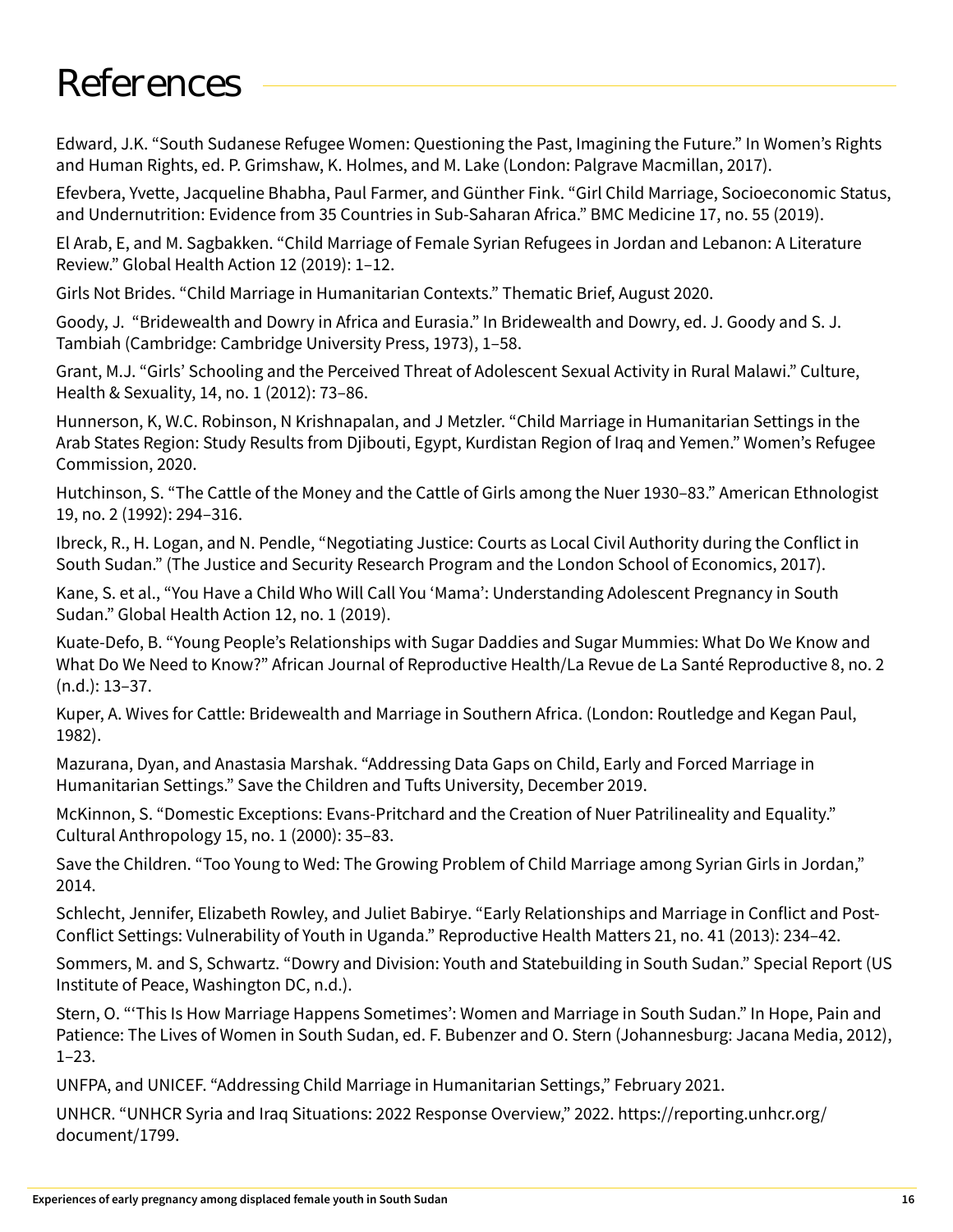UNICEF. "A Study on Early Marraige in Jordan 2014." UNICEF Jordan Country Office, 2014.

———. "Child Marriage," October 2021. https://data.unicef.org/topic/child-protection/child-marriage/.

———. "Falling through the Cracks; The Children of Yemen," 2016.

———. "Some Things Are Not Fit for Children-- Marriage Is One of Them." Press Release, October 2020. https:// www.unicef.org/southsudan/press-releases/some-things-are-not-fit-for-children.

United Nations Office for the Coordination of Humanitarian Affairs (OCHA). "South Sudan: Humanitarian Snapshot," February 2022. https://reliefweb.int/sites/reliefweb.int/files/resources/south\_sudan\_humanitarian\_ snapshot\_february\_0.pdf.

United Nations Office for the Coordination of Humanitarian Affairs (OHCA). "Iraq: Humanitarian Dashboard for KRI (January to December 2019)," 2020. https://reliefweb.int/sites/reliefweb.int/files/resources/iraq\_ humanitarian\_dashboard\_2019\_summary\_for\_kri.pdf.

World Bank Group. "Voice and Agency: Empowering Women and Girls for Shared Prosperity," 2014.